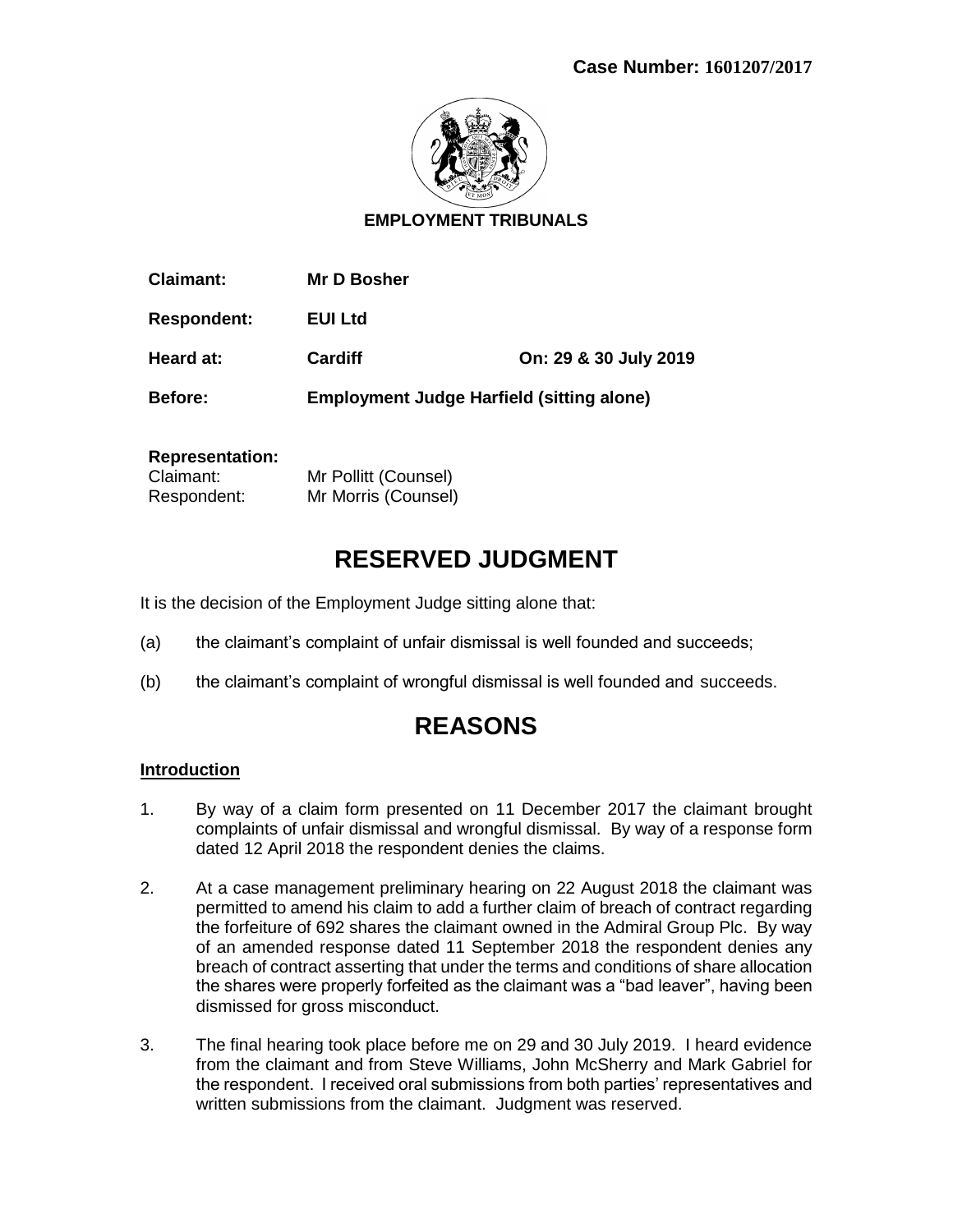# **Findings of fact**

#### **The parties**

4. I set out below the background and, where there are disputes of fact that are relevant to the issues I have to decide, my findings of fact. The respondent is part of the Admiral Group, providing financial and insurance services. It is a substantial employer in the South Wales region. The claimant was employed by the respondent from 13 June 2011 until his dismissal on 22 August 2017. At the time of his dismissal the claimant worked as a claims validation co-ordinator in the household team which involved screening potentially fraudulent claims, deciding whether investigations were required and appointing investigators. He also ran a caseload of higher value claims which involved speaking to policyholders, amongst others. Because of the nature of his role the claimant was given higher level access to social media in work so that he could check social media profiles and undertake other internet searches as part of the claims screening. Until the events in question the claimant had a clean disciplinary record and he was well regarded in his work. An example of a commendation (copied to Mr McSherry) is at [28a].

#### **Arrest and search**

- 5. On the morning of 30 March 2017 the police attended at the claimant's home with a warrant to search his home for devices. The police informed the claimant they had information which suggested there were images of an indecent nature in the property. The claimant co-operated with the search. The police took possession of the claimant's mobile phone, tablet, ipad, laptop and some memory cards which needed to be forensically assessed by the police. The claimant was arrested on suspicion of being in possession of indecent images and taken to the police station. A duty solicitor was appointed. The duty solicitor advised the claimant to give a no comment interview and let the police put their cards on the table. The claimant texted his line manager, CF, to tell him he was with the police and was unable to attend work.
- 6. The claimant was released on bail that evening. Bail conditions were imposed not to have unsupervised contact with any child under the age of 18, not to reside overnight in any property with any person under the age of 18, and not to use any internet enabled device unless it was capable of displaying the browsing history and the history was not to be deleted  $[21 - 23]$ . The claimant was told that he had to answer bail on 12 July but that the police investigations may take some time as the company behind the warrant were based in the USA.

# **Meeting of 3 April 2017**

7. The claimant spoke with CF, the next morning to tell him what happened. On 3 April the claimant met with JWJ, AM and CF. The notes are at  $[24 - 26]$ . The claimant told them what had happened and the bail conditions that had been imposed. The claimant was asked questions including about the grounds for arrest. The claimant said that he understood there was a warrant from America as the company was based there and it was usually a sweep of people that are looked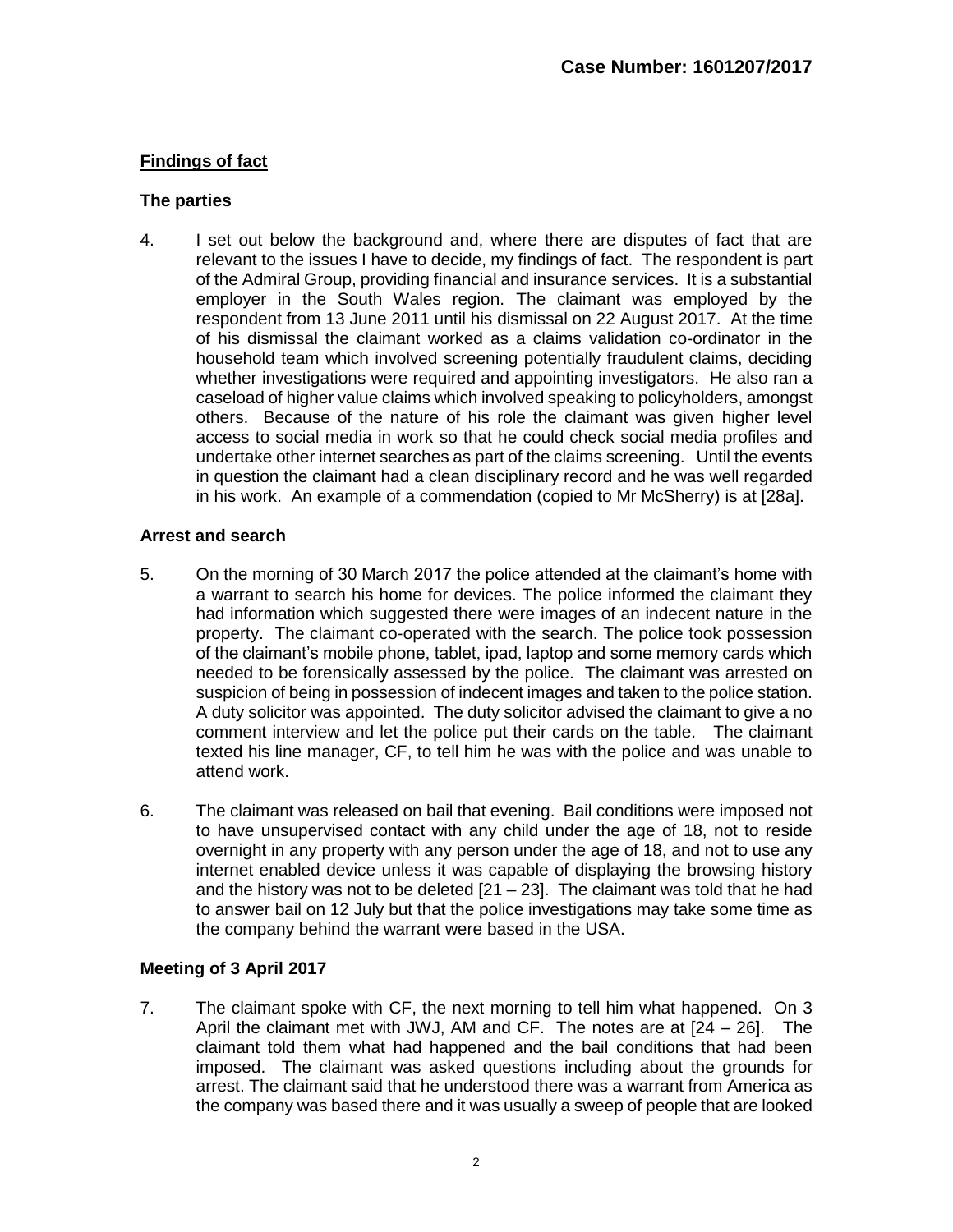at but he did not actually not know if he was a number of people approached. He said the alleged offence date was quite broad from July 2016 to December 2016 but that he did not have much detail as with a no comment interview he had not been able to ask the police officers any questions. He said he was asked questions about online storage and there was one question about his Dropbox account so he was speculating that it was his Dropbox account the police were looking at. He explained the advice the duty solicitor had given. He was asked to bring in a copy of the bail sheet and warrant. The claimant was not suspended and no restrictions were placed on him in work.

8. The claimant then attended a series of investigation meetings with the respondent which I summarise in brief terms below, largely by reference to the page numbers in the bundle. I should be clear, however, that the claimant does not agree that the content of all of the meetings notes is accurate and he was not sent copies contemporaneously to approve or comment upon prior to them forming part of the package of documents given to him with the invitation to the subsequent disciplinary hearing. They are however a summary from the respondent's perspective.

# **5 April – 11 July 2017**

- 9. The claimant attended a follow up meeting with LS and CF on 5 April 2017 [27]. He did not have anything new to report.
- 10. On 7 April 2017 SW recommended to Mr McSherry that the claimant receive a pay rise having reviewed the claimant's performance [27a].
- 11. On 24 April 2017 the respondent's IT department forwarded a blocked abusive email that the claimant's former partner had attempted to send to the claimant. The claimant also notified CF there was a blocked email. The claimant met with LS and CF. The former partner's email ID was blocked by the respondent and the claimant was offered support. He stated the only update he had was that sometimes the investigations could take about 7 months so the bail date might be extended. The claimant remained in work with no restrictions other than those in his bail conditions.

#### **Post Charge Meeting**

- 12. On 12 July 2017 the claimant was charged by the police that on 30 March 2017 he had in his "possession an indecent photograph, namely two category A images." The same bail conditions continued to be imposed [29 – 31].
- 13. The claimant spoke with CF and CF updated HF. CF's email (which was copied to Mr Williams and Mr McSherry) [31a] stated:

"From what I can gather the Police have found links to two indecent images on the phone following interrogation, rather than actual indecent images on the phone. The enquiries with DropBox continue and could do for another 12 months or so. D is unclear what evidence the police have, and this is due to be provided to his legal representative prior to his appearance in Magistrates Court."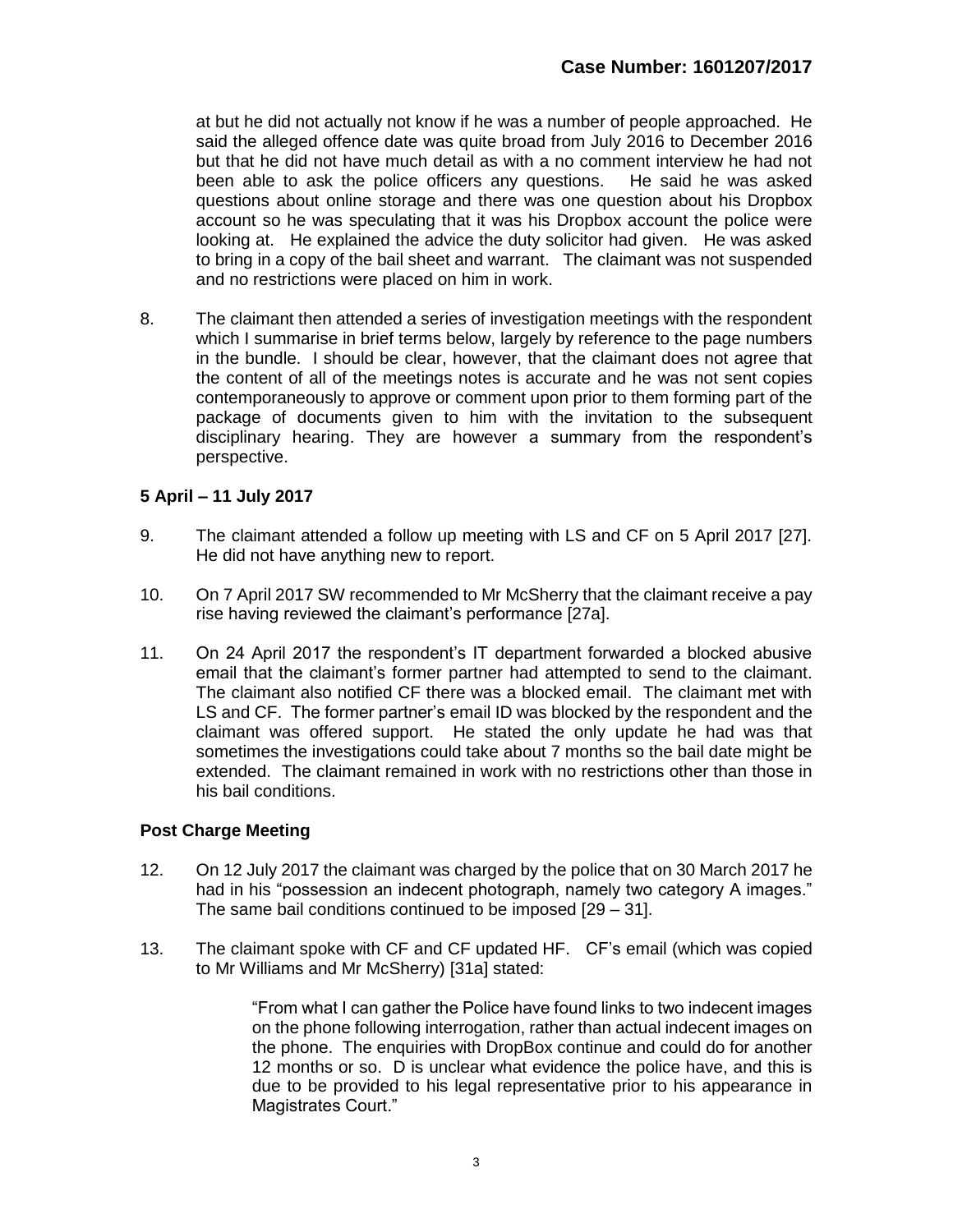- 14. LS and Mr Williams met the claimant on 13 July 2017 [32]. The claimant continued to co-operate with the respondent's enquiries. He said that the police still had his phone due to the Drop Box app on it and that he had been told investigations could take up to 18 months due to the nature of Drop Box investigations. He said that he had also found out the police investigation started due to his internet provider EE and that the investigation was part of an Operation called something like Operation netscape/net gear.
- 15. The claimant explained that he had not seen details of the two pictures and that he had not been expecting to be charged. The notes record:

"He explained that the images must have been saved onto the gallery and there is a web link to drop box. He has the links in folders and there would be 1000s of images. He mentioned he was charged with two indecent images depicting children with no more detail."

The notes confirm that the advice would be to possibly plead guilty. He had a duty solicitor at the police station and also one at court. He explained that his uncle was a barrister so he was looking to talk to him to get more advice.

16. The notes record "DB was concerned about his role. LS explained that we have a convictions policy but we also consider reputational damage but there are lots of points to consider. LS explained that we appreciate this is hard to go over the questions again but we need to investigate this so this is the investigation stage." The claimant was not suspended and no restrictions were placed on him in work.

#### **Second Post Charge Meeting**

- 17. On 19 July 2017 the claimant met again with Mr Williams and LS. LS explained that a more senior member of staff said further investigations were required. It was a longer meeting with the notes at [33 -35]. I will not repeat the content here though I have taken the full content into account. There is also a dispute as to their accuracy with the claimant denying telling the respondent that he was not surprised that the police had found such images in his Cloud or Dropbox. He states that what he said was that he was surprised any pornography was found on his phone as he did not download things to the device and that he viewed legal adult pornography using apps such as Dropbox.
- 18. I note that the claimant explained in this meeting that was the second duty solicitor, on the day of the charge that had offered the advice about potentially pleading guilty (picking up from the prior discussion on the 13 July), but that the claimant did not know if that solicitor knew his case. The claimant had not confirmed the solicitors he would be using and Mr Williams recommended getting some legal advice and offered to permit the claimant to speak to his uncle in work time. The claimant remained in work and not suspended. No restrictions were placed on him other than he was warned about the importance of his bail conditions and Mr Williams suggested that the claimant be careful in the lifts as they were not covered by CCTV (in case he ended up in a lift with someone under 18). Mr Williams states in his witness statement that they were content to give the claimant time to obtain some legal advice.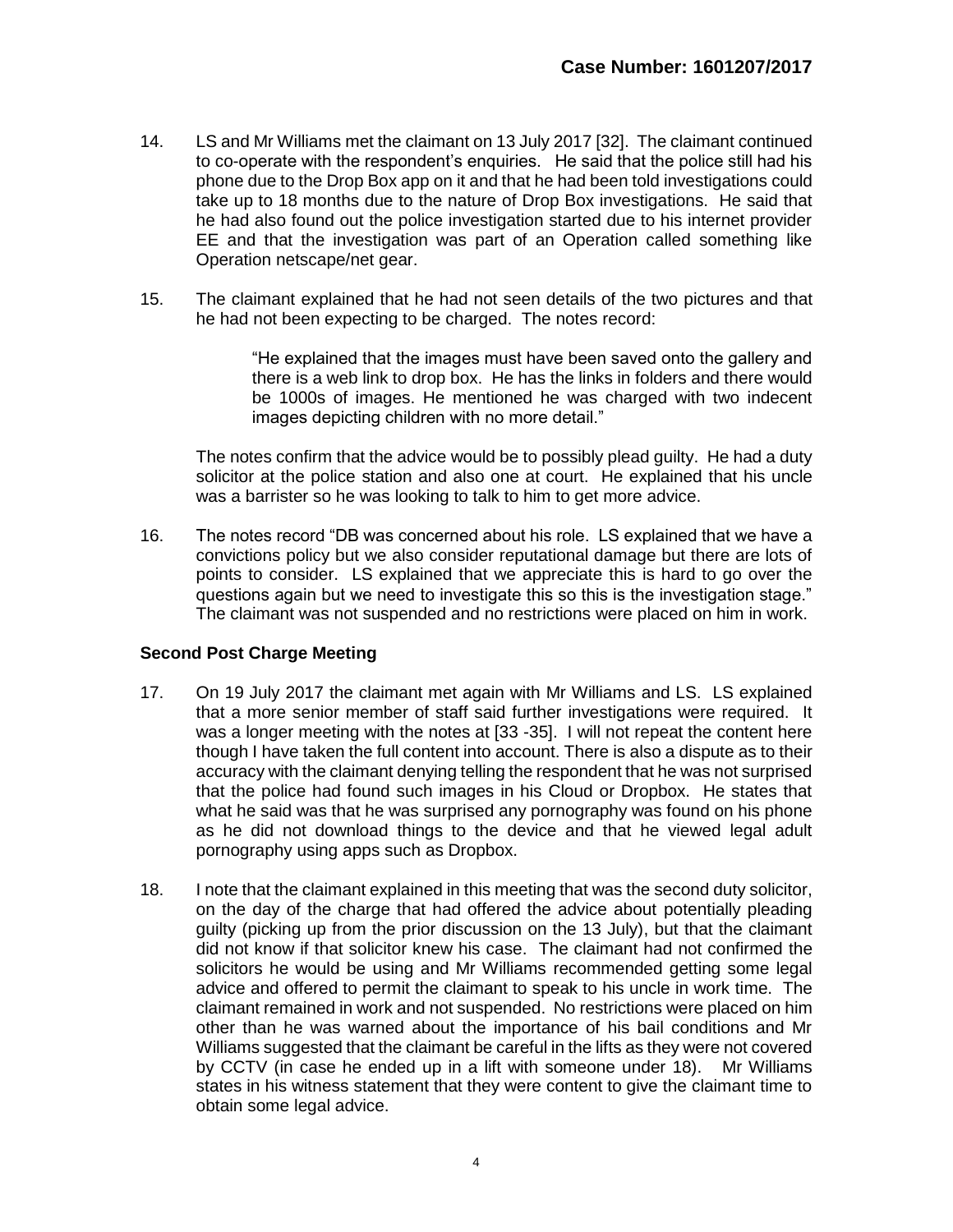# **3 August 2017 Meeting**

19. The claimant updated the respondent that he had appointed solicitors on the  $2<sup>nd</sup>$ August. A further meeting was then held with Mr Williams and LS on 3 August 2017. The notes are at [36 – 39]. Again, I will not repeat the full content here but I have taken them fully into account. The claimant after expressing some concerns from his solicitors about answering questions, did answer the respondent's questions. The notes record the claimant allegedly stating:

> "His Solicitors have advised him to plead guilty based on the information provided. They told him and DB confirmed he was of sound mind to make a decision about viewing and possession of these types of image. The fact of the matter is the prosecution have evidence that these images were in DB's possession…"

The claimant disputes that this is an accurate summary of what he said. He states that he told those present that the information he had received from his previous duty solicitor was that if there were images on his device then it would be better to plead guilty. He states that at this point in time his new solicitors had not given him advice on how to plead, and that the minutes do not accurately reflect this. The claimant also disputes that he admitted there were images of Category A type in his possession and that they were in his Dropbox account. He states that what he said was that he had not seen child pornography but that he was aware of there being distasteful material show, for example, sado-masochism that he had accidentally seen but not knowingly looked at or possessed or downloaded. The notes record the claimant explaining that his solicitors had advised that they would not get to see the images in question and that they would only be seen by a barrister.

20. After an adjournment, Mr Williams advised the claimant that he would be recommending the case go forward to a disciplinary hearing. The claimant questioned why the respondent would do this as the information he had given them had not changed, that he had been honest and open with the respondent and he did not see how it would affect his position in work. The notes say:

> "SW responded that this does affect his position and brings into question our trust in him as a person and questions his decision making and judgement, these are things we need from all employees. SW also mentioned that due to his role working in a fraud environment the impact this court case will have. SW clarified it is relevant to his role and this is why we have taken this into consideration. "

The claimant still was not suspended or subject to restrictions in work.

21. The claimant states that at the end of the meeting he was given the chance to resign with a reference that did not mention the disciplinary investigation. Mr Williams disputes this stating, amongst other things, that he or LS did not have the power to much such an offer, it is not in line with the respondent's policies, it would be improper to make such an offer, and if it were made it would be recorded in the minutes. On balance, I find it likely that there was some discussion about the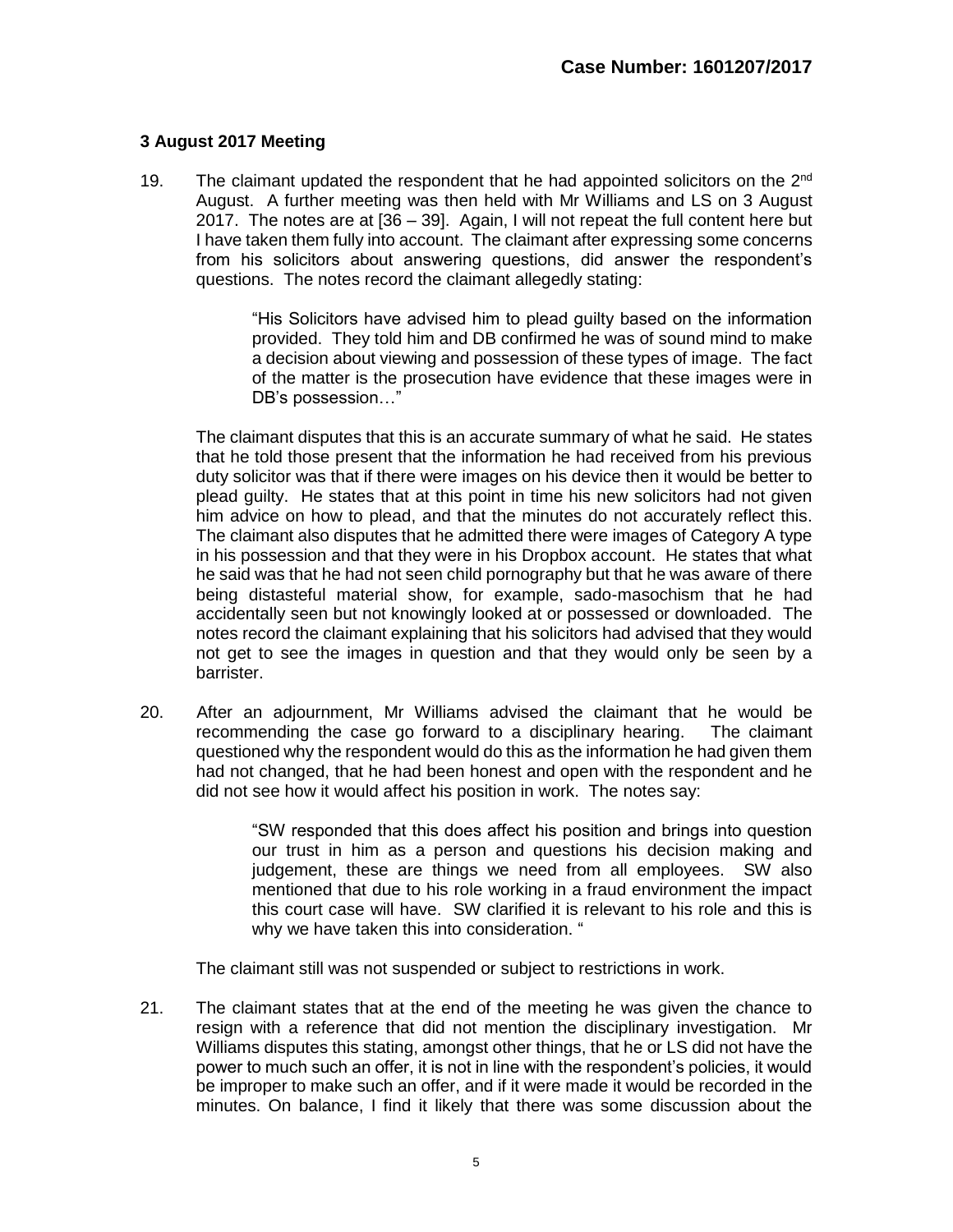potential for the claimant to resign and the likely content of a reference. It is not that unusual a practice for such discussions to take place and go without being minuted. But I do not consider that if it did happen it was improper or an indication that the outcome of the disciplinary process had been pre-determined. I consider it is, however, an indication that Mr Williams had reached the view that the claimant appeared to be in some difficulties on the question of possession. That said there were then further developments.

### **"No Plea" on 11 August 2017**

- 22. On 14 August CF emailed Mr Williams with an update [39d] to say that at court on 11 August 2017 the claimant had entered a "no plea" rather than guilty because the evidence and report provided on the morning of the hearing confirmed the images were on an SD card and that the phone taken by the police did not have an SD card. CF also stated that concerns had been raised by the claimant's solicitors about the veracity of the report as it did not contain much detail and that the solicitors were writing to the CPS to query this and whether experts had been used to interrogate the data held on the phone. There was a pre trial hearing date of 8 September 2017. CF also stated "If CPS do not respond to the individual's solicitor by the pre trial hearing, there is a possibility the case could be thrown out."
- 23. On 15 August Mr Williams completed an investigation findings summary sheet [40  $-41$ . He says in his statement that he waited until then to complete it as he knew the claimant had a court date coming up and he did not feel it proper to go ahead with the next step until after that court date, even though he had already decided to make a recommendation to proceed to a disciplinary hearing.
- 24. The summary sheet states that initially, following the claimant's arrest and bail, the respondent was willing to wait until the charge date before deciding whether they should take any further action in relation to the allegations. It states that after the claimant was charged they gave him the opportunity to get legal advice and to view the two images. It states that after the final meeting on 3 August 2017 they were satisfied they had asked appropriate questions and allowed the claimant time to defend himself and the recommendation was to go to a disciplinary. The summary sheet references the claimant's court attendance on 11 August 2017 where he submitted "no plea" and that the claimant's solicitor was contesting aspects of the CPS report. It concludes:

"Following our extensive investigation and coupled with the more recent outcome from DB's court appearance, we have reasonable belief that the allegations may be true, as DB has never categorically denied the allegations and it now appears that his solicitor are relying on technical points in order for the case to be thrown out, rather than submitting a plea of "not guilty"."

# **Invitation to Disciplinary Hearing**

25. On 17 August 2017 the claimant was provided with an invitation to attend a disciplinary hearing on 22 August 2017 [42]. It had with it a pack of documents the respondent was intending to rely upon. The allegation of gross misconduct was framed as: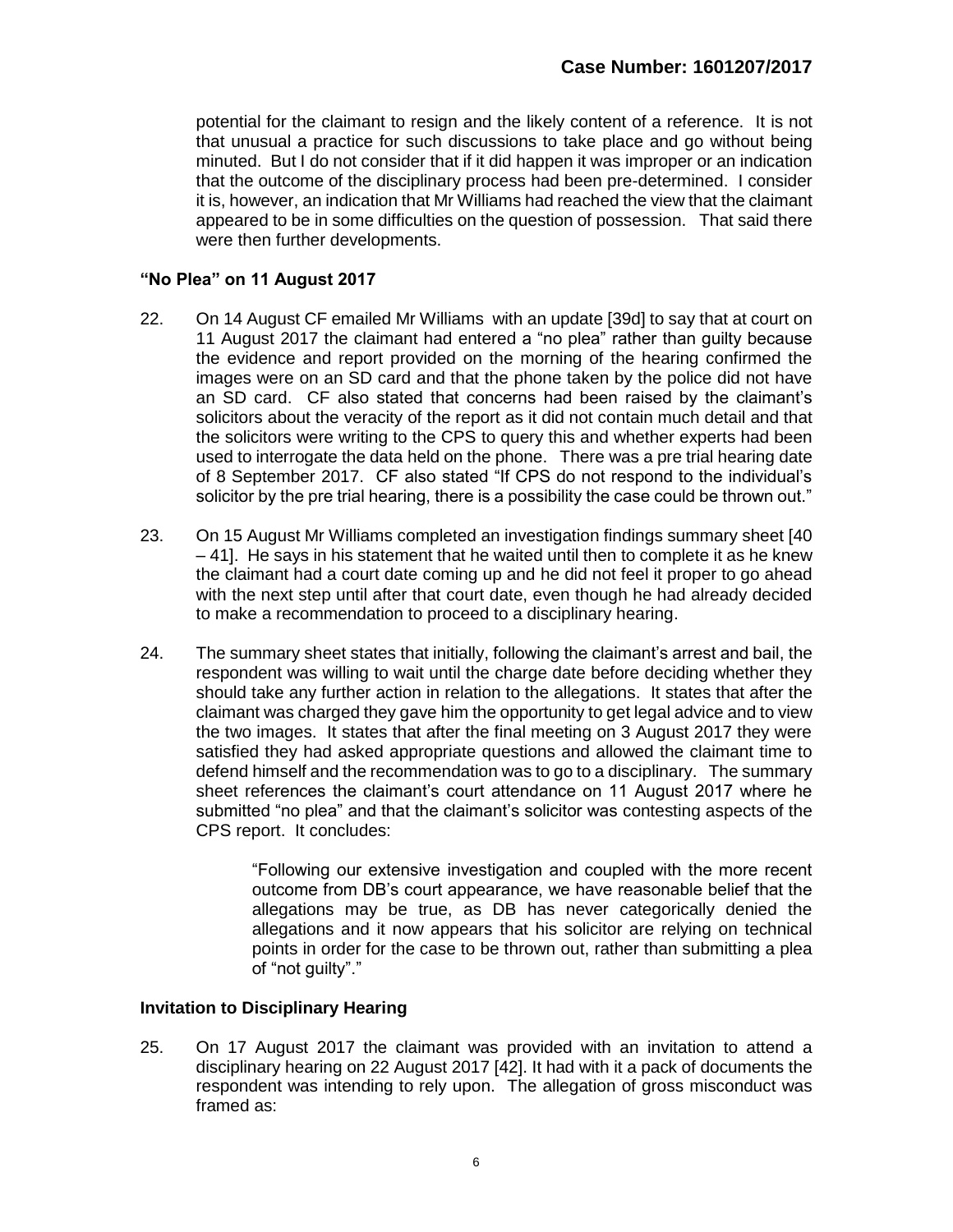"Serious misconduct, namely being charged with the alleged offence of possession of two category A images. Following our investigation, we have reasonable belief that these allegations may [be] true."

…If the allegations are believed to be true, this could be considered Gross Misconduct and could result in your dismissal."

#### **Request for postponement**

- 26. On receipt of the invitation to the disciplinary hearing, the claimant states he told LS and CF that he had an important meeting with his lawyers that same day starting at 4:45pm (22 August) and asked for the disciplinary hearing to be postponed. He says the meeting was an important one as it was the first time he got to meet his barrister and obtain their specialist advice on the meaning of possession. The request for postponement made its way to Mr Williams as he sent an email found at [42a] in which he confirms speaking to the claimant and stated that as the claimant had not requested to book leave on that date it should go ahead. Mr Williams refers to the claimant having plenty of time to attend both. Mr Williams also states "I have explained that if he is unable to attend we could consider another meeting on the Wednesday but this would be conducted by another HOD (TBC). Daley would prefer we go ahead with the meeting and that John McSherry conducts the disciplinary."
- 27. Mr McSherry was due to be away from the office on holiday. It is clear from the content of the email that Mr Williams was prepared to move the disciplinary hearing but only by a couple of days which would mean that Mr McSherry could not hear it. There was clearly no offer to wait until Mr McSherry's return from holiday. The claimant states he rejected the proposal of a move to the Wednesday because he was given the impression that it may be helpful for Mr McSherry to hear his case as Mr McSherry had some knowledge of it and of the claimant's positive qualities. I accept it is likely that there was some discussion as to the potential benefits of Mr McSherry conducting the disciplinary albeit the choice between proceeding on the 22 August or moving it to the Wednesday with an unknown other head of department was the claimant's choice. He was not given the choice of a longer postponement and I do not consider, from the tone of Mr Williams' email that if the claimant had asked for such he would have been granted it. The claimant chose to proceed on the 22 August with Mr McSherry.
- 28. The respondent disputes knowing that the claimant's meeting with his lawyers was important. Their pleading denies knowing at all at the time that the meeting was due to take place; and the late disclosure of the email at [42a] caused them to change their position. They point out that if the claimant really thought it was important to meet with his lawyers first then he could have taken the Wednesday hearing or indeed at the start of the hearing, when offered an adjournment because his companion was not available, he could have used that option as an indirect way to get the postponement he says he was seeking, or he could have asked Mr McSherry afresh.
- 29. I consider it likely that the claimant was not as clear at the time as he now is after the event as to the importance of the forthcoming meeting with his lawyers. As it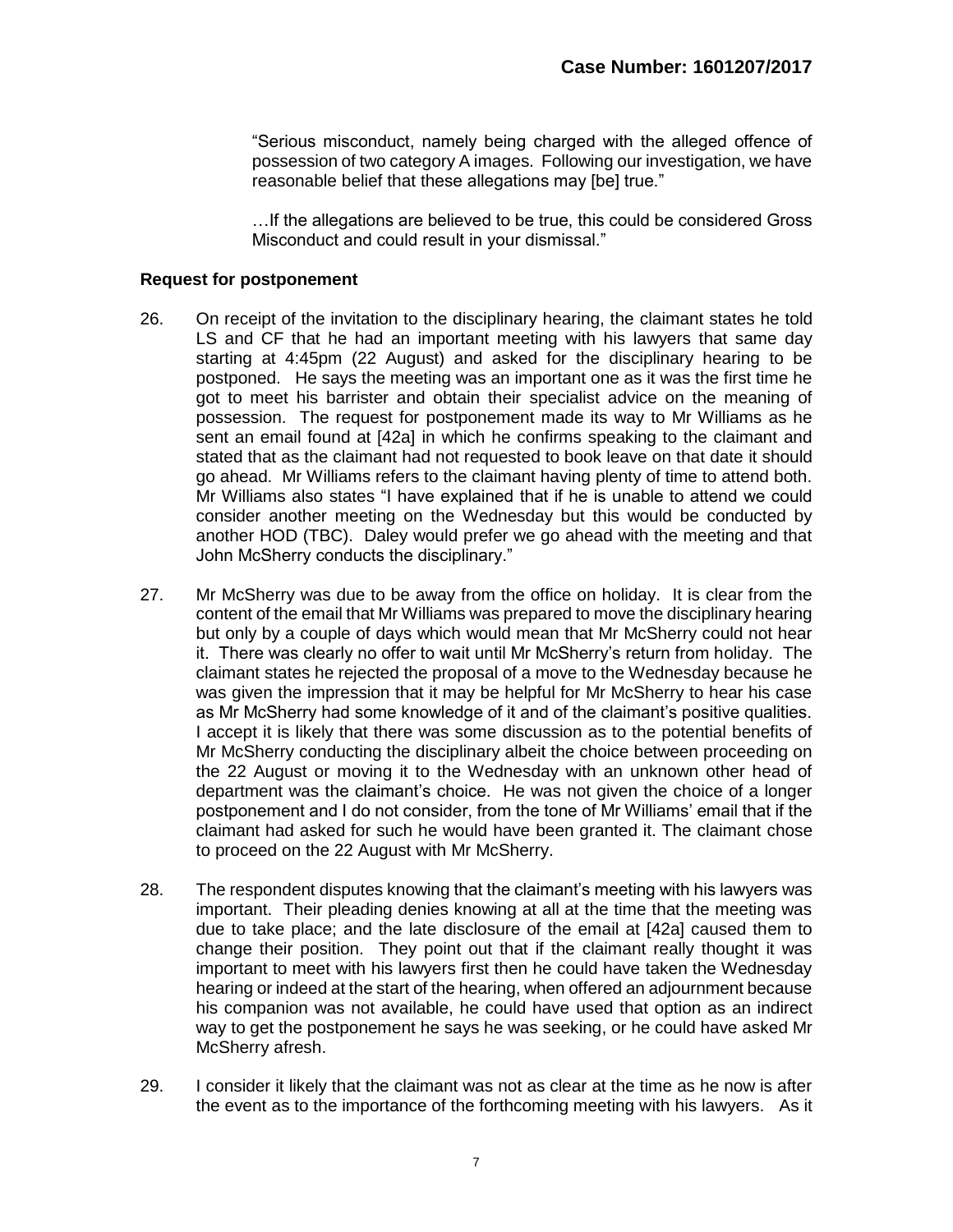turned out he met his barrister for the first time and received advice to plead "not guilty" but at the time the evidential enquiries remained outstanding and he was already in receipt of some advice about how knowledge may be relevant to the question of possession as he discussed it with Mr McSherry at the disciplinary hearing. But likewise I also consider that Mr Williams had closed his mind as to the implications of the development with the "no plea" and the claimant's forthcoming meeting with his lawyer. As set out above, I find that by the 3 August Mr Williams was of the view that the claimant was in difficulty on the issue of possession. This coloured his response to the further information he was given by CF on 14 August which he categorised as being "technical points" to get the case thrown out rather than submitting a plea of "not guilty" and his stance that he considered he had reasonable belief the allegations may be true. I consider it was therefore likely that Mr Williams' mindset meant he did not enquire what the meeting was about and the short postponement offered was because he considered it from the perspective of whether it was fair to put the claimant through two meetings in one day. I also consider it unlikely that if the claimant had explained he was meeting with his barrister to obtain advice about the plea, that Mr Williams' position was unlikely to have changed in any event.

30. The claimant could have taken the other options the respondent identifies to postpone the disciplinary meeting, however, I do not consider it is likely that Mr McSherry would have granted a postponement on the basis of awaiting the lawyer's meeting. That the claimant did not take one of these routes is, in my view, a reflection of the stress he was under and he was not thinking clearly about the disciplinary proceedings and making the most logical of decisions in that regard. This is evidenced by the fact that the claimant did not take the pack of documents provided with the invitation to the disciplinary hearing away with him to prepare in detail for the disciplinary hearing during the period 18 – 21 August 2018. Notwithstanding the claimant was in London for the weekend for social reasons, I find that he could have found the time to prepare better for the disciplinary hearing. On 22 August his manager, CF appreciated that the claimant was not well prepared and gave the claimant half an hour away from work to familiarise himself with the documents. In my judgment it was also not the claimant's general style to challenge his superiors such as Mr Williams and Mr McSherry and again that affected the discussions he had with them about a postponement.

# **Disciplinary Hearing**

31. On 22 August 2017 the claimant attended the disciplinary hearing. He was summarily dismissed by Mr McSherry for gross misconduct. The minutes are at [45 – 50]. Again I will not summarise them in detail here but I have taken the full content in to account and I refer to them further in my decision below. The conclusion in the meeting minutes is:

> "We have had a think about everything you've said and we believe it is GMC. We have reasonable belief the allegations are true. Due to the reputational damage, duty of care to our staff who are under the age of eighteen and the breach of trust we have decided to dismiss with immediate effect.

32. The dismissal letter [59 -60] states: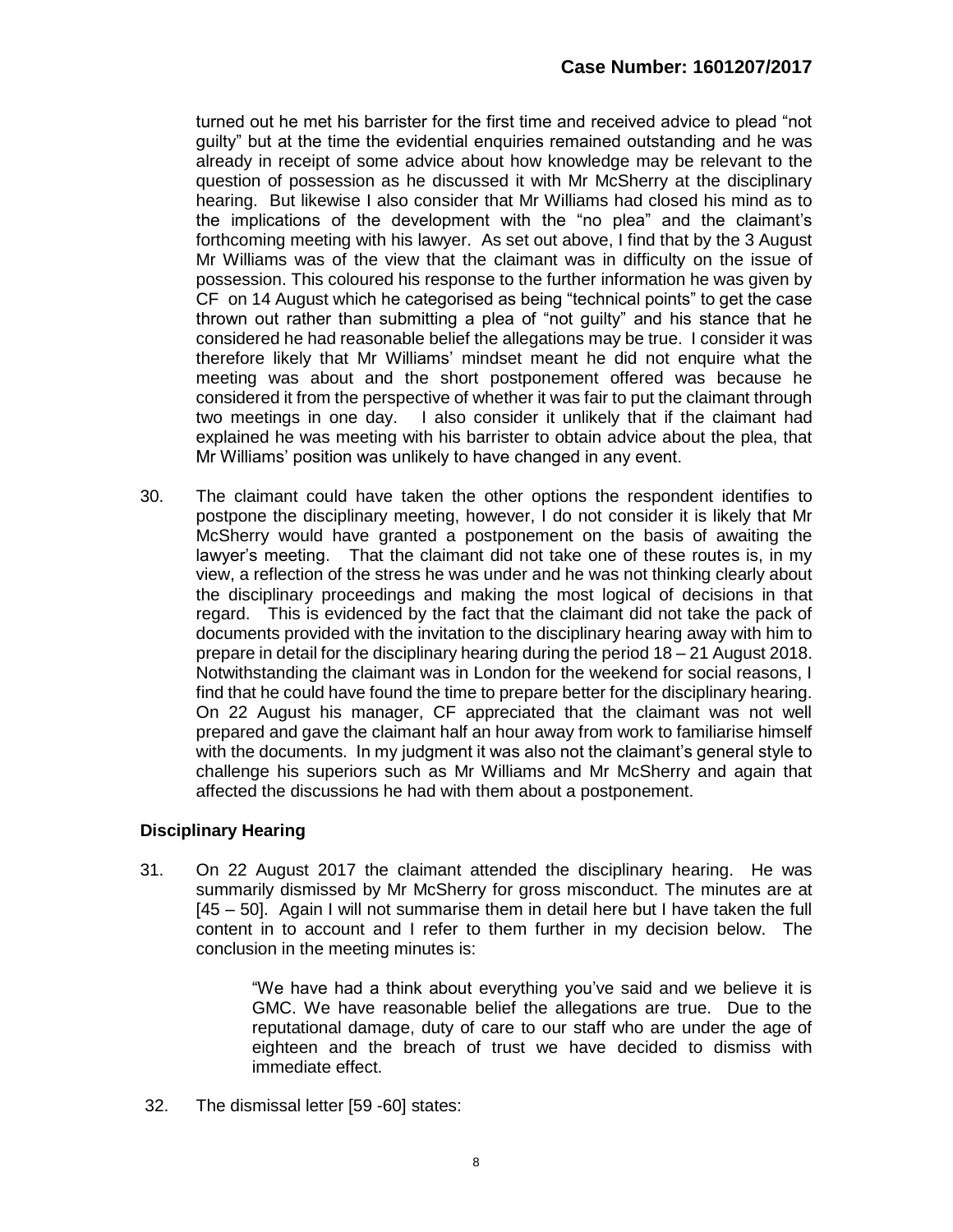"The reason for your dismissal is due to your serious misconduct, specifically Being charged with the alleged offence of possession of two category A images; which following our investigation and disciplinary hearing we reasonably believe are true.

This is considered to be gross misconduct and as such you have been summarily dismissed. This means there is no payment due in lieu of notice."

- 33. The disciplinary summary sheet at [43] states the reason for the decision were "reputational damage, duty of care to under 18s and breach of trust." The claimant complains that at the disciplinary hearing evidence was put to him that had not been disclosed in advance or in written form which was information from a former police officer that the images would have been described to the claimant [48]. It is argued that was in breach of the Acas Code. I do not, however, consider that this was evidence that was material to the conclusions reached by Mr McSherry.
- 34. On the afternoon of 22 August 2017 the claimant then met with his criminal lawyers. The barrister advised the claimant that to be guilty of the offence of possession the claimant had to have knowingly downloaded the images. The claimant was advised to enter a not guilty plea.

#### **Appeal**

35. On 8 September 2017 the claimant appealed against his dismissal [60 – 61]. The claimant stated in his appeal:

> "The summary states that my "solicitors are relying on technical points for the case to be thrown out, rather than submitting a plea of Not Guilty." This closing summary is wholly inaccurate. Not an hour after my dismissal hearing had finished, I had a meeting with my solicitor and defence barrister who advised that they will be entering a plea of Not Guilty based on the evidence available. My Not Guilty plea has now been submitted to the court and a trial date has been set for 6 December 2017."

36. On 3 October 2017 the claimant emailed RW [64] to state that his lawyers had advised him that given the pending criminal trial on 6 December 2017 it was not appropriate for the respondent to expect the claimant to attend any appeal hearing prior to the outcome of the criminal case. He said: "If I were to participate in the appeal, this may prejudice the criminal proceedings." The claimant therefore asked for the appeal hearing to be postponed until after the outcome of the criminal trial. RW responded [63] to state that the request would not be granted saying:

> "The decision made at your disciplinary hearing had no bearing on the outcome of a trial. In addition the burden of proof is completely different. The Disciplining Manager had to establish reasonable belief to reach an outcome whereas a criminal trial establishes belief beyond reasonable doubt."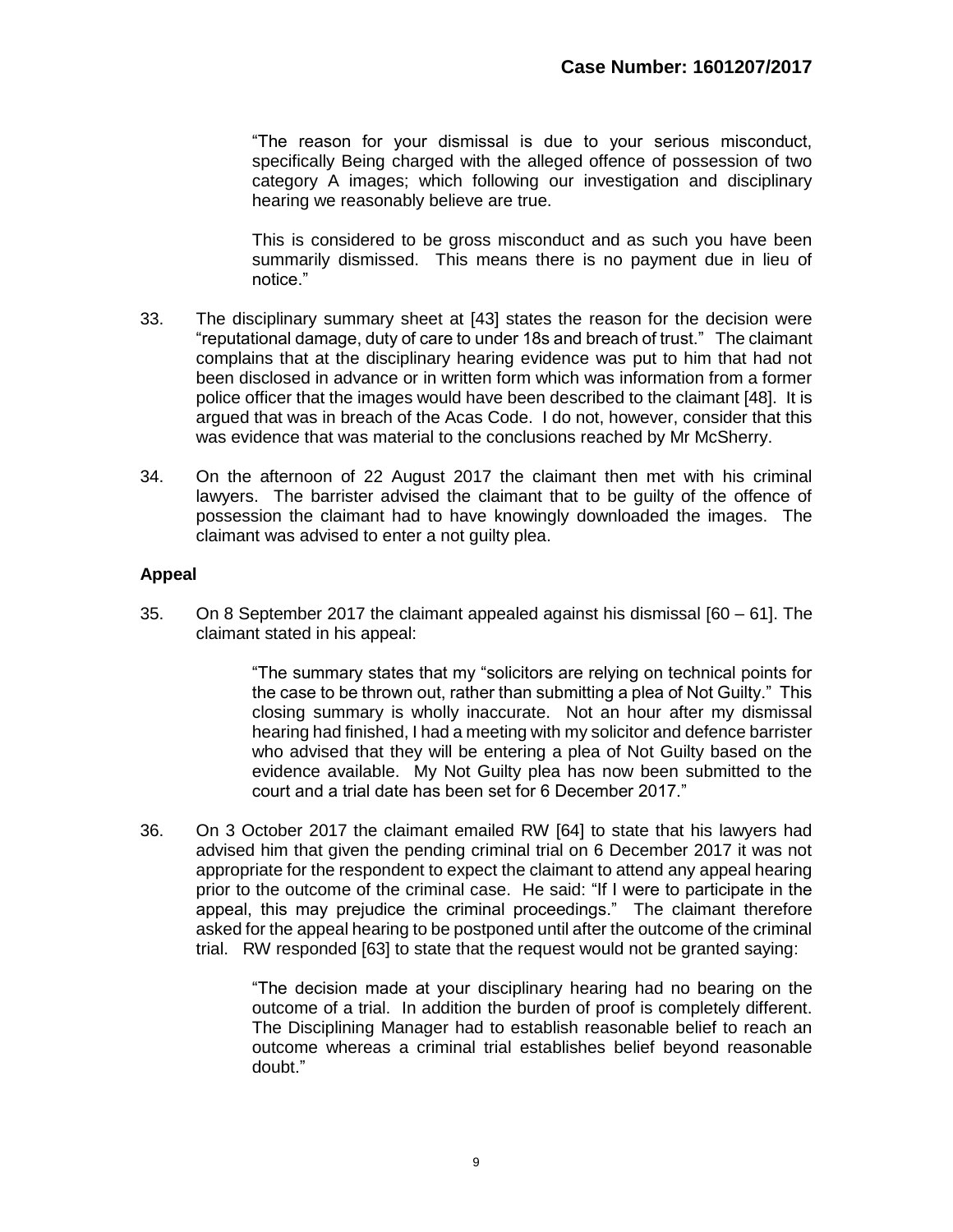- 37. The claimant responded on 11 October [62 63] to state he had discussed things further with his lawyers stating again he was concerned that having the appeal hearing prior to the criminal trial may prejudice his position. He asked again, pointing out there were no financial implications to the respondent. It was refused again in an email of the same date [62]
- 38. The claimant asked again on 23 October [69 70] saying he remained unwilling to attend an appeal hearing prior to the outcome of his criminal trial on 6 December 2017 and he was concerned his attendance at an appeal hearing could prejudice the outcome of the criminal trial. He said again:

"There is no prejudice to Admiral in delaying the appeal hearing until after the outcome of my criminal trial. For example, I have no entitlement to any pay or benefits at present from Admiral. Additionally my criminal case is only a short time away, so the delay is a small one."

- 39. The claimant made clear that he was committed and willing to attend an appeal if it took place after the outcome of the criminal trial. The request was again refused for the same reasons [68].
- 40. The appeal hearing went ahead in the claimant's absence. On 16 November 2017 Mr Mark Gabriel upheld the decision to dismiss the claimant. The minutes show that he held a telephone discussion with RW in HR [75]. The points discussed include that, in their opinion:
	- Throughout the disciplinary meeting the claimant did not clarify what his plea was or advise of the imminent meeting with his solicitor knowing the plea situation may change;
	- The claimant should have updated the disciplinary panel and asked for an adjournment so that he could attend and update them;
	- a trial date did not have any bearing on the disciplining panel's decision and therefore should not have a bearing on the appeal process.
- 41. The appeal outcome letter is at [76 -78] drafted by RW and amended and approved by Mr Gabriel. It made similar points. It said that a finding possession of Category A images was not the sole consideration and reputational damage, duty of care to staff under the age of 18 and breach of trust were also reasons. It also said:

"I agree with your point about you making clear during the disciplinary hearing that your plea would be based on the advice of your legal team. However, you do not deny having possession of the images at any point during this meeting and also state during the hearing "There must be evidence if they've charged me" I am satisfied that it was made clear that the role of the Disciplining Manager in that meeting was to establish "reasonable belief in possession of category A images"

42. To complete the timeline of events on 10 April 2018 the CPS formally offered no evidence and the was acquitted of the alleged offences [83]. The claimant explained in evidence that followed a period of exchanges between his lawyers and the CPS and the forensic evidence that his solicitors obtained.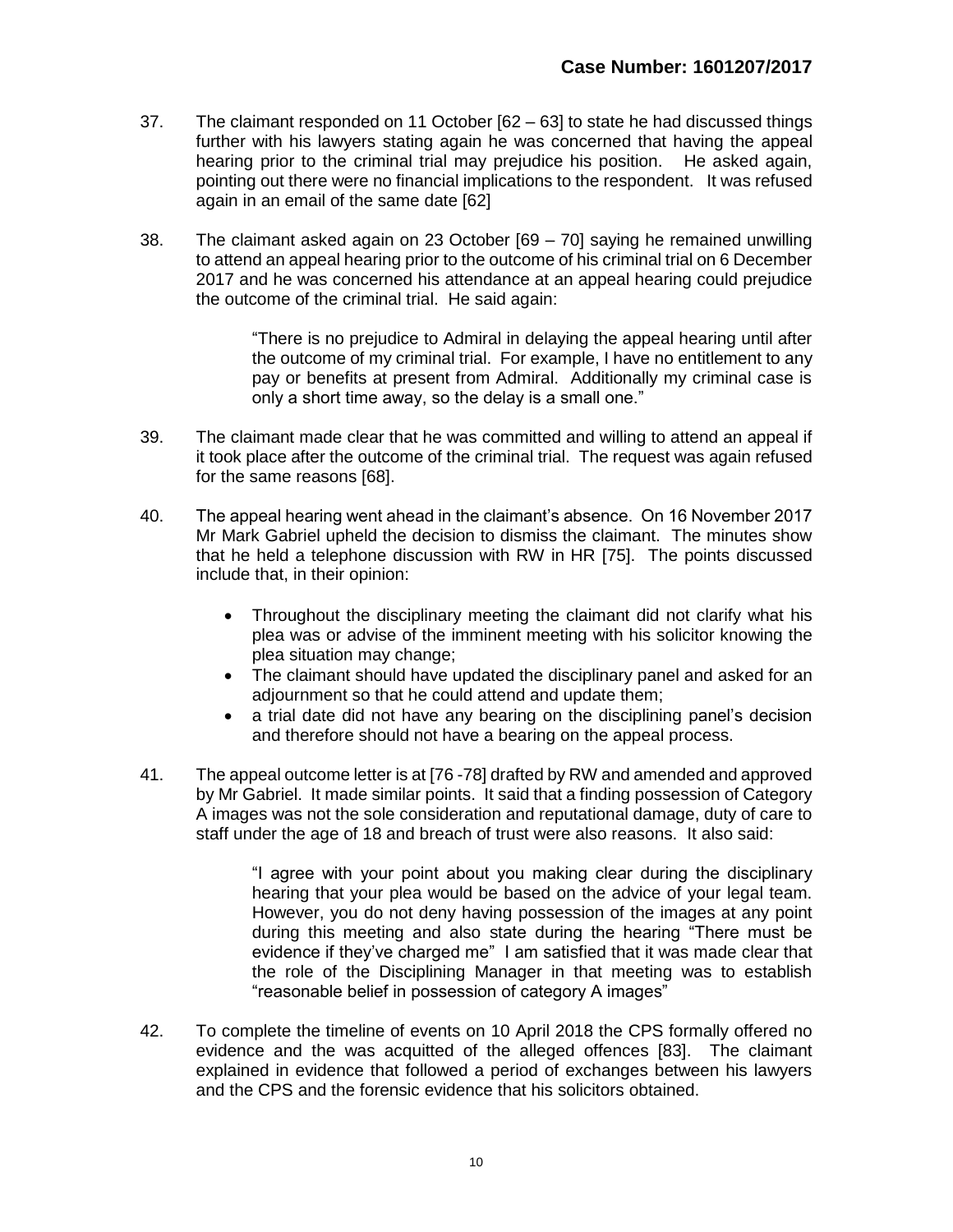#### **The Respondent's Policies**

- 43. The respondent's policies and procedures are contained within "the Big Book" which contains the Disciplinary and Appeals Procedure set out at  $[8 - 14]$ .
- 44. The disciplinary policy says:

"Gross misconduct, gross negligence and/or gross incompetence is any action or omission that is serious enough to be interpreted as a serious breach of your contract of employment. It includes any action or omission which is discreditable, dishonourable or detrimental to the best interests of the Company or which causes a serious breakdown of Admiral Group's trust in you.

In cases of gross misconduct, gross negligence and/or gross incompetence, summary dismissal is appropriate i.e. dismissal without notice or payment in lieu of notice, despite the fact that no previous warnings have been given.

The following list includes examples of behaviour, which are normally regarded as gross misconduct, gross negligence and/or gross incompetence:

…

- Seriously damaging the reputation of the employer…
- A criminal offence affecting duties or status, whether or not committed in the course of employment…

This list is not intended to be exhaustive."

45. The Convictions Policy required the claimant to inform the respondent of his arrest and any police interview or court appearance. The policy states that the nature of the incident will be invest and that the respondent may decide to perform a full investigation of the incident. It states:

> "We will review each case on its own merits and do not rush decisions. Examples of what we may do include:

- Following full investigation we may decide to hold a disciplinary hearing because we have reasonable belief there may be a case to answer. We do not always have to wait for the criminal proceedings to take place. It may result in your dismissal.
- We may decide, or be instructed by police, to wait for the criminal proceedings to take place where we cannot satisfy ourselves there is a case to answer. We will make a decision on further action following the court case. It may result in your dismissal.
- We may decide the case has little or no bearing on your employment and you can continue your employment normally."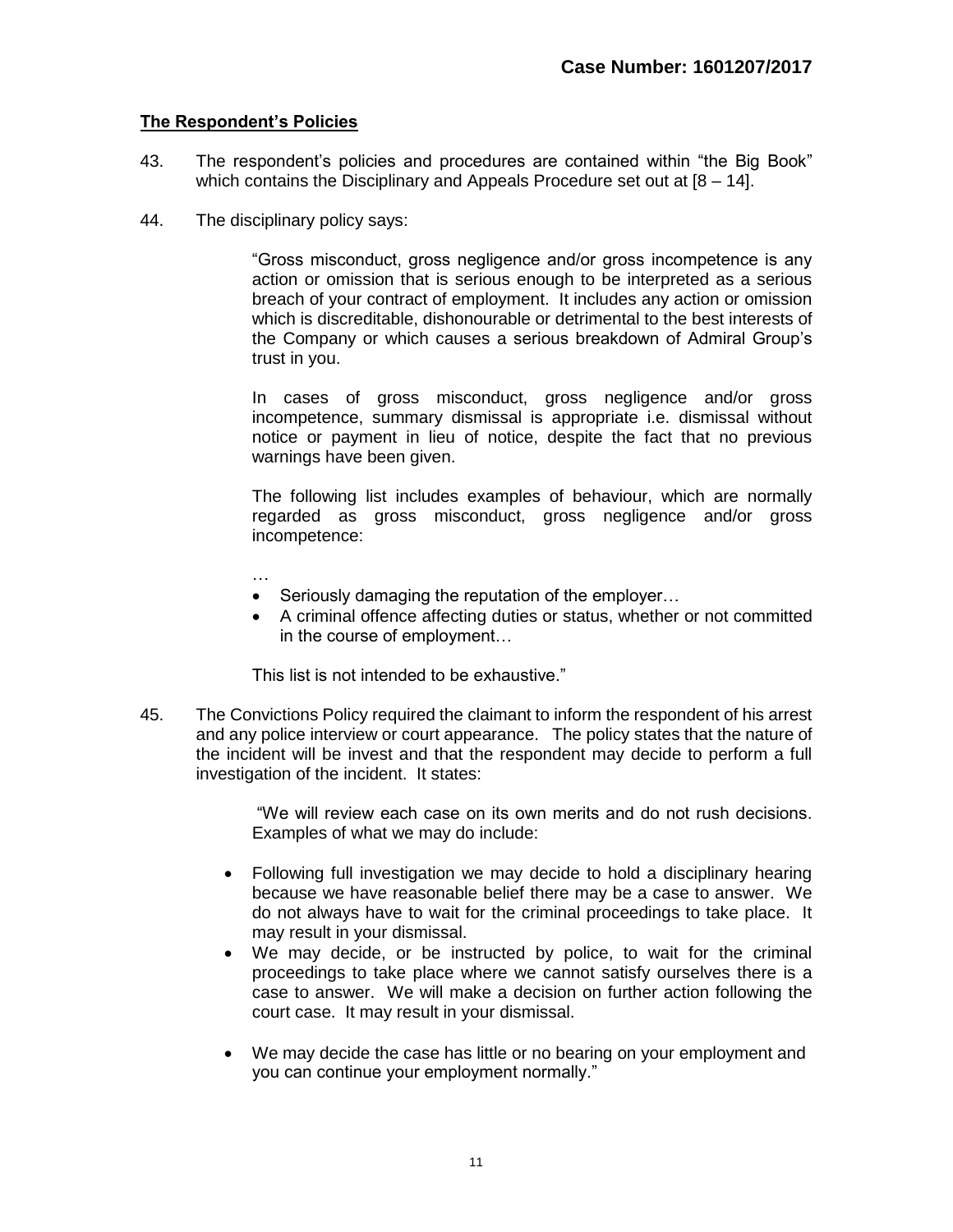## **The legal principles / the issues to be decided**

#### **The legislation**

46. Section 94 ERA gives an employee the right not to be unfairly dismissed by their employer. Section 98 ERA provides, in so far as it is applicable:

> "(1) In determining for the purposes of this Part whether the dismissal of an employee is fair or unfair, it is for the employer to show—

> (a) the reason (or, if more than one, the principal reason) for the dismissal, and

> (b) that it is either a reason falling within subsection (2) or some other substantial reason of a kind such as to justify the dismissal of an employee holding the position which the employee held.

- (2) A reason falls within this subsection if it--
- … (b) relates to the conduct of the employee,

(4) Where the employer has fulfilled the requirements of subsection (1), the determination of the question whether the dismissal is fair or unfair (having regard to the reason shown by the employer) -

(a) depends on whether in the circumstances (including the size and administrative resources of the employer's undertaking) the employer acted reasonably or unreasonably in treating it as a sufficient reason for dismissing the employee, and

(b) shall be determined in accordance with equity and the substantial merits of the case.

47. Under section 98(1)(a) of ERA it is for the employer to show the reason (or, if more than one, the principal reason) for the dismissal. Under section 98(1)(b) the employer must show that the reason falls within subsection (2) or is some other substantial reason of a kind such as to justify the dismissal of an employee holding the position which the employee held. A reason may come within section 98(2)(b) if it relates to the conduct of the employee. At this stage, the burden of showing the reason is on the respondent.

#### **Conduct dismissals**

48. In considering whether or not the employer has made out a reason related to conduct, in the case of alleged misconduct, the tribunal must have regard to the test in British Home Stores v Burchell [1980] ICR 303. In particular, the employer must show that the employer believed that the employee was guilty of the conduct. Further, the tribunal must assess (the burden here being neutral) whether the respondent had reasonable grounds on which to sustain that belief, and whether at the stage when the respondent formed that belief on those grounds it had carried out as much investigation into the matter as was reasonable in all the circumstances.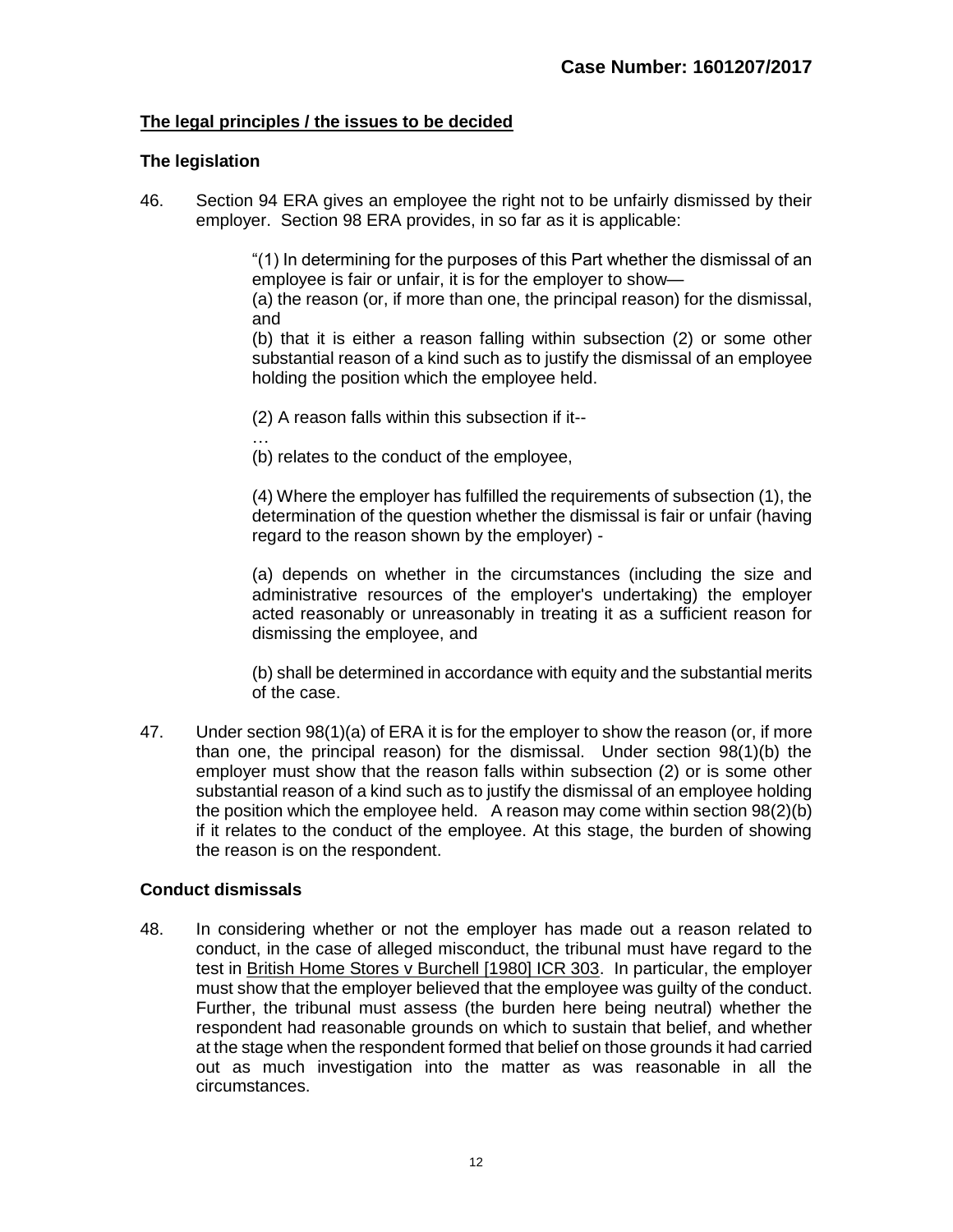- 49. In considering the fairness of the dismissal, the tribunal must have regard to the guidance set out in the case of Iceland Frozen Foods v Jones [1982] IRLR 439. The starting point should be the wording of section 98(4) of ERA. Applying that section, the tribunal must consider the reasonableness of the employer's conduct; not simply whether the tribunal considers the dismissal to be fair. The burden is neutral. In judging the reasonableness of the employer's conduct, the tribunal must not substitute its own decision as to what was the right course to adopt for that of the employer. In many, though not all, cases there is a band of reasonable responses to the employee's conduct within which one employer might reasonably take one view and another quite reasonably take another view. The function of the tribunal is to determine whether in the particular circumstances of each case the decision to dismiss the employee fell within the band of reasonable responses which a reasonable employer might have adopted. If the dismissal falls within that band, the dismissal is fair. If the dismissal falls outside that band, it is unfair.
- 50. The band of reasonable responses test applies to the investigation. If the investigation was one that was open to a reasonable employer acting reasonably, that will suffice (Sainsbury's Supermarkets Ltd v Hitt [2003] IRLR 23.) Such an analysis also applies to the assessment of any other procedure or substantive aspects of the decision to dismiss an employee for misconduct reason.
- 51. I was also referred to and have taken account of the decision in Strouthos v London Underground Limited where Pill LJ commented that in criminal or disciplinary proceedings the charge against an employee should be precisely framed and that evidence should be confined to the particulars given in the charge. It was said:

"However, it does appear to me to be a basic to legal procedures, whether criminal or disciplinary, that a defendant or employee should be found guilty, if he is found guilty at all, only of a charge which is put to him. What has been considered in the cases is the general approach required in proceedings such as these. It is to be emphasised that it is wished to keep proceedings as informal as possible, but that does not, in my judgment, destroy the basic proposition that a defendant should only be found guilty if the offence with which he has been charged… It does appear to me quite basic that care must be taken with the framing of a disciplinary charge and the circumstances in which it is permissible to go beyond that charge in a decision to take disciplinary action are very limited. There may, of course, be provision, as there is in other tribunals, both formal and informal, to permit amendment of a charge, provided the principles in the cases are respected. Where care has clearly been taken to frame a charge formally and put it formally to an employee, in my judgment the normal result must be that it is only matters charged which can form the basis for a dismissal."

# **Concurrent criminal investigations or proceedings**

 52. The commission of a criminal offence outside of the claimant's employment can be sufficient grounds for a fair dismissal, depending on the circumstances, and in particular, whether there is any, and if so what, connection between the offence and the employee's work, or whether the fact of the offence is in some way incompatible with the continued employment of the employee. This is highly fact sensitive.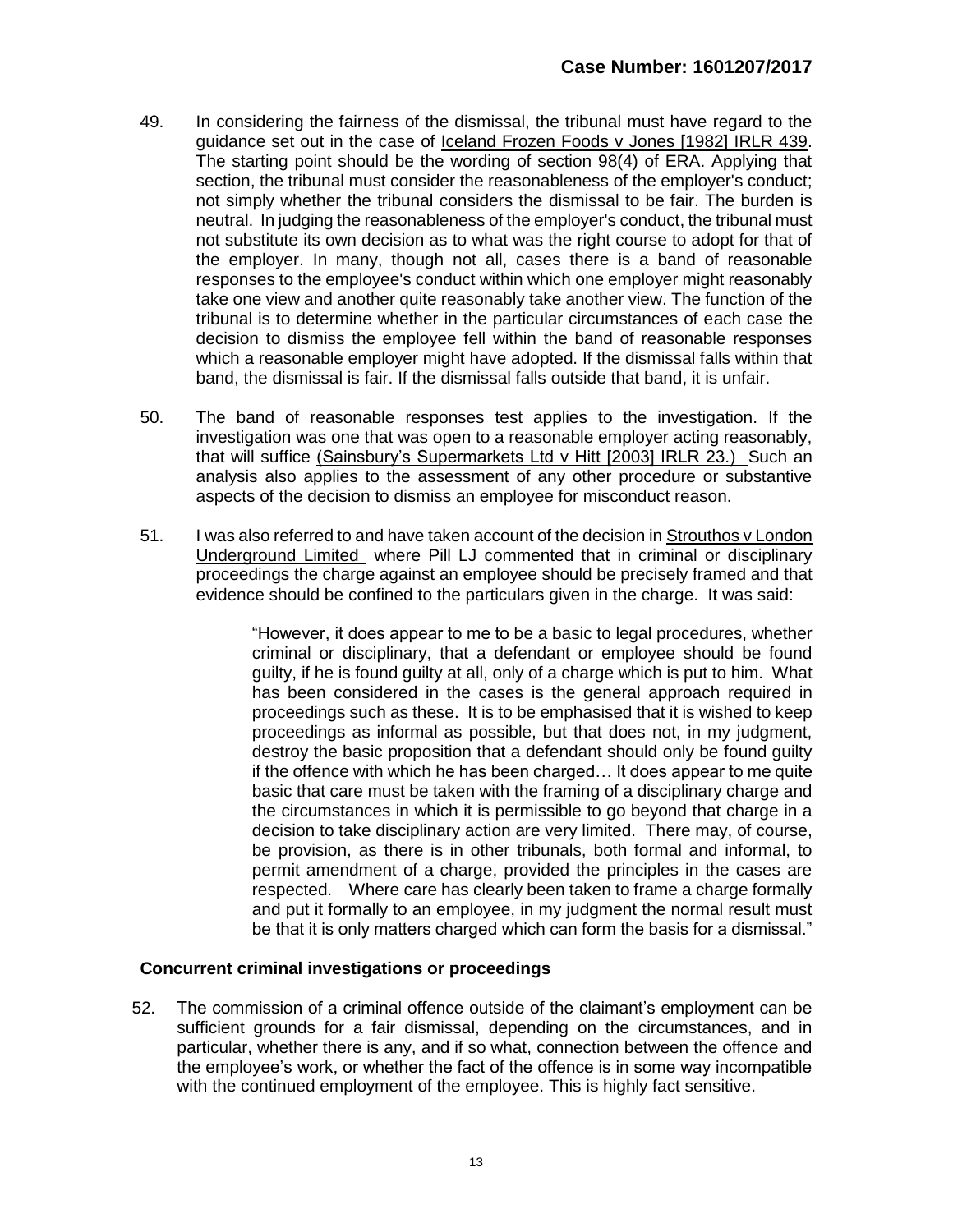53. Whether it is reasonable for any employer to wait for the outcome of criminal proceedings, or whether they can progress disciplinary proceedings without waiting is also a fact sensitive issue. For example, in Harris v Courage (Eastern) Ltd [1981] IRLR 153 the Employment Appeal Tribunal said:

> "It does not seem to the majority of this Tribunal that there is a hard and fast rule that, once a man has been charged, an employer cannot dismiss him for an alleged theft if the employee is advised to say nothing until the trial in the criminal proceedings. There may be cases where fairness requires that the employer should wait. In the judgment of the majority members of this Tribunal, all the circumstances have to be looked at. It is essential that the employer should afford the employee the opportunity of giving his explanation and he should be made to realise that that the employer is contemplating dismissal on the basis of the matters which are explained to the employee. If the employee chooses not to give a statement at that stage, it seems to the majority that the reasonable employer is entitled to consider whether the material which he has is strong enough to justify his dismissal without waiting. If there are doubts, then no doubt it would be fair to wait. On the other hand, if the evidence produced is, in the absence of an explanation, sufficiently indicative of guilt, then the employer may be entitled to act."

54. I also bear in mind the decision of  $A \vee B$  [2003] IRLR405 in which the Employment Appeal Tribunal reminded tribunals that in determining whether an employer has carried out such investigation as was reasonable in all the circumstances, the relevant circumstances include the gravity of the charges and the potential effect upon the employee. It was said:

> "Serious allegations of criminal misbehaviour, at least where disputed, must always be the subject of the most careful investigation, always bearing in mind that the investigation is usually being conducted by laymen and not lawyers. Of course, even in the most serious of cases, it is unrealistic and quite inappropriate to require the safeguards of a criminal trial, but a careful and conscientious investigation of the facts is necessary and the investigator charged with carrying out the inquiries should focus no less on any potential evidence that may exculpate or at least point towards the innocence of the employee as he should on the evidence directed towards proving the charges against him."

55. I have also reminded myself of the decision of South West Trains v McDonnell [2003] EAT/0052/03/RH and in particular:

> "Whilst not only unfair it is incumbent on an employer conducting an investigation followed by a disciplinary hearing both to seek out and take into account information which is exculpatory as well as information which points towards guilt, it does not follow that an investigation is unfair overall because individual components of an investigation might have been dealt with differently, or where arguably unfair. Whilst, of course, an individual component on the facts of a particular case may vitiate the whole process the question which the Tribunal hearing a claim for unfair dismissal has to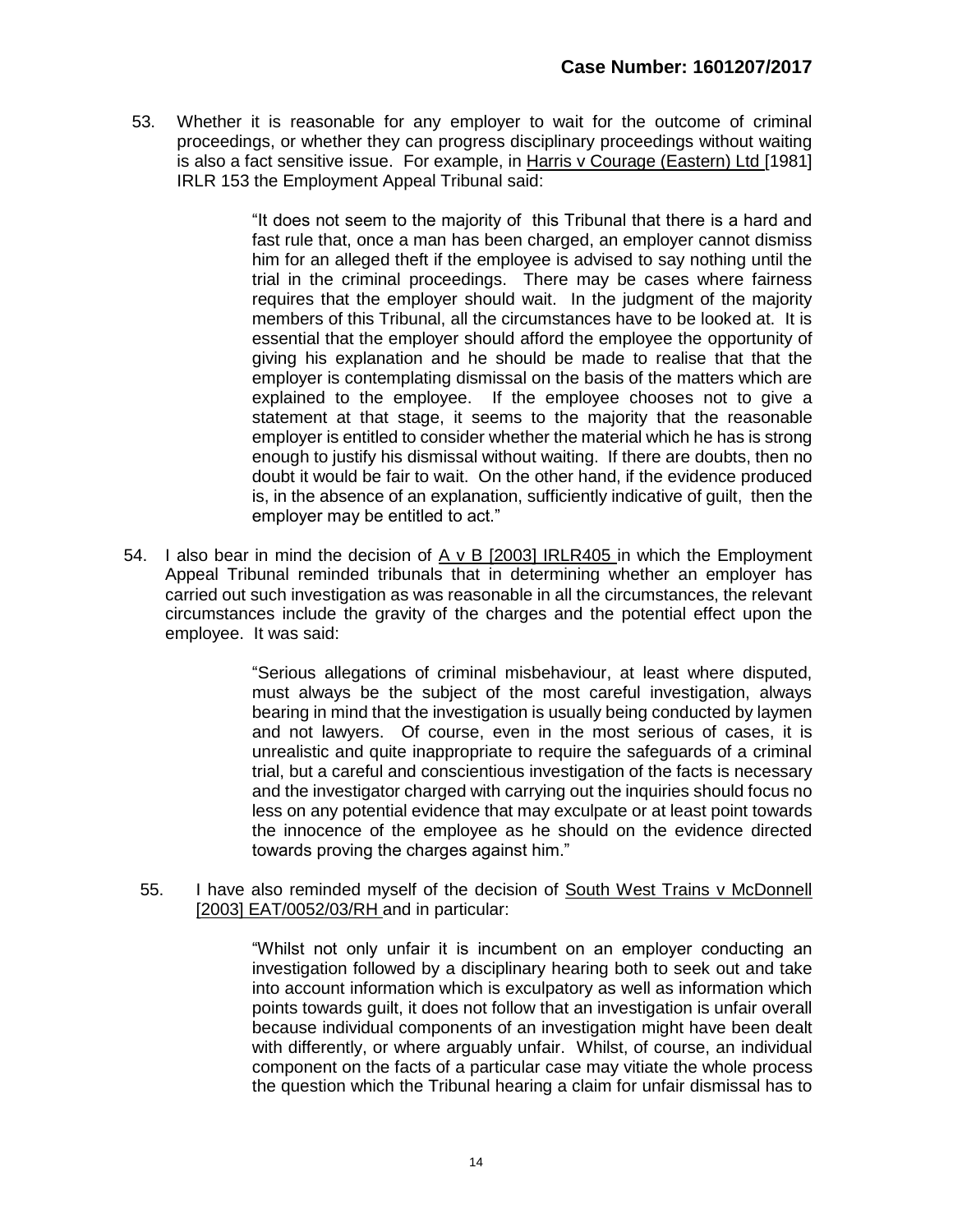ask itself is: in all the circumstances was the investigation as a whole unfair?"

## **Findings of Gross Misconduct**

- 56. A finding of gross misconduct does not automatically mean that dismissal is a reasonable response. An employer should consider whether dismissal would be reasonable after considering any mitigating circumstances. Generally to be gross misconduct the misconduct should so undermine trust and confidence that the employer should no longer be required to retain the employee in employment. Thus, in the context of section 98(4) it is for the tribunal to consider:
	- (a) Was the employer acting within the band of reasonable responses in choosing to categorise the misconduct as gross misconduct; and
	- (b) Was the employer acting within the band of reasonable responses in deciding that the appropriate sanction for that gross misconduct was dismissal. In answering that second question, matters such as the employee's length of service and disciplinary record are relevant as is his attitude towards his conduct.

#### **The Acas Code of Practice on Disciplinary and Grievance Procedures**

- 57. Any provision of a relevant ACAS Code of Practice which appears to the tribunal may be relevant to any question arising in the proceedings shall be taken into account in determining that question (Section 207, Trade Union and Labour Relations (Consolidation) Act 1992).
- 58. The ACAS Code of Practice on Disciplinary and Grievance Procedures provides that:

"31. If an employee is charged with, or convicted of a criminal office this is not normally in itself reason for disciplinary action. Consideration needs to be given to what effect the charge or conviction has on the employee's suitability to do the job and their relationship with their employer, work colleagues and customers."

 The Code applies equally to dismissal where the reason is an SOSR reason if the employer used its disciplinary procedures to effect the dismissal.

59. The non statutory Acas Guide states:

"An employee should not be dismissed or otherwise disciplined solely because he or she has been charged with or convicted of a criminal offence. The question to be asked in such cases is whether the employee's conduct or conviction merits action because of its employment implications.

Where it is thought the conduct warrants disciplinary action the following guidance should be borne in mind: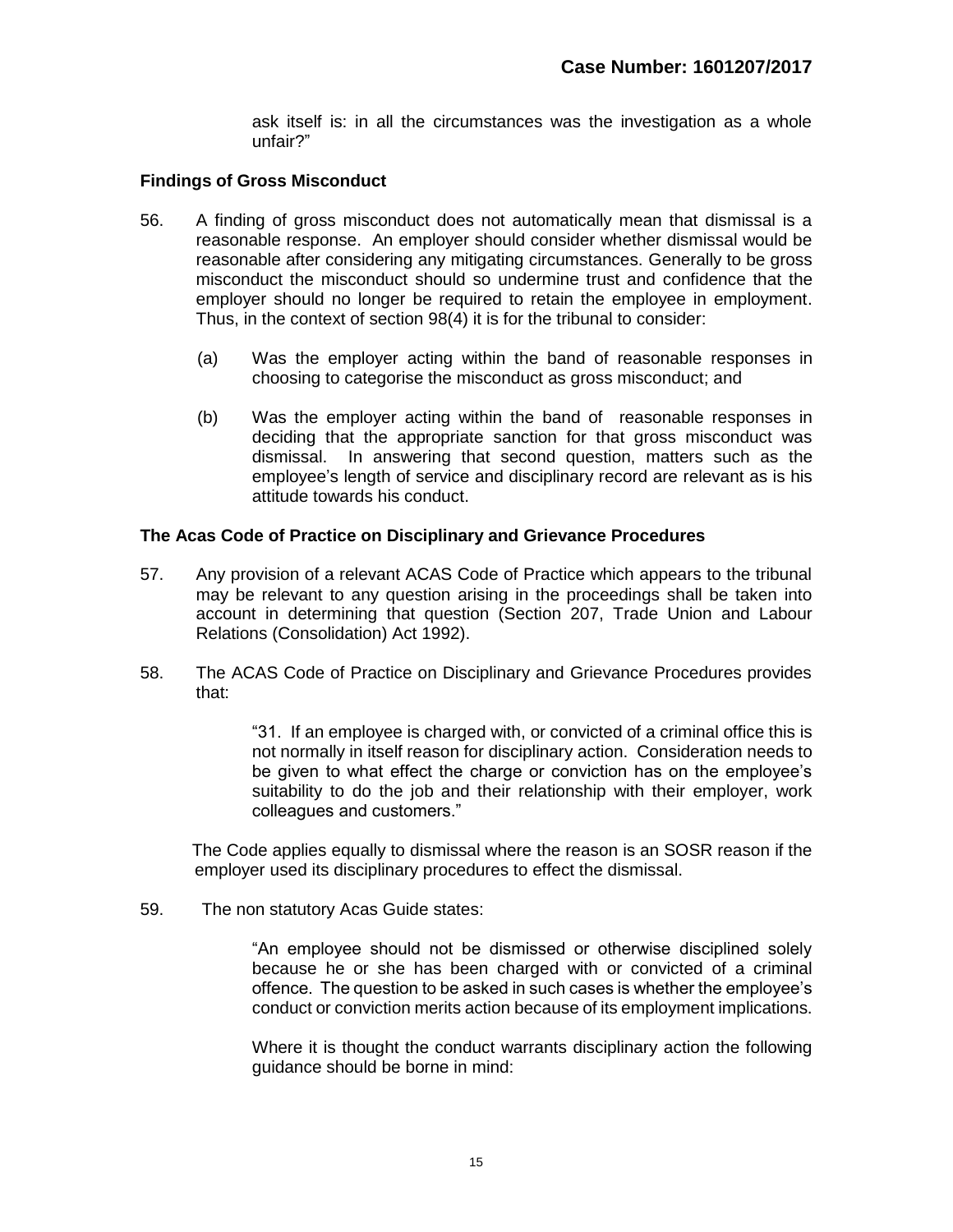- The employer should investigate the facts as far as possible, come to a view about them and consider whether the conduct is sufficiently serious to warrant instituting the disciplinary procedure;
- Where the conduct requires prompt attention the employer need not await the outcome of the prosecution before taking fair and reasonable action…"
- 60. The Acas Code also says:

"If it is decided that there is a disciplinary case to answer, the employee should be notified of this in writing. The notification should contain sufficient information about the alleged misconduct or poor performance and its possible consequences to enable the employee to prepare to answer the case at a disciplinary meeting…"

#### **Submissions**

61. I received oral submissions from the respondent and written and oral submissions from the claimant which I have taken into account when reaching my conclusions below.

#### **Discussion and Conclusions**

62. Applying the legal principles outlined above to the relevant findings of fact made, I reach the following conclusions to determine the issues in the case.

#### **The reason for the dismissal?**

- 63. The first issue is whether the respondent has shown a reason or a principal reason for the dismissal. If so, has the respondent shown that it is a reason which relates to the conduct of the employee? Alternatively, has the respondent shown that the reason/ principal reason is some other substantial reason of a kind such as to justify the dismissal of an employee holding the position which the claimant held?
- 64. "A reason for the dismissal of an employee is a set of facts known to the employer, or it may be of beliefs held by him, which cause him to dismiss the employee" (Abernethy v Mott Hay and Anderson [1974] ICR 323).
- 65. The claimant submits the reason for dismissal is unclear. The formal disciplinary allegation and consequential formal finding made against the claimant, were even on the respondent's own admission, not well drafted. The allegation at [42] is:

"Serious misconduct, namely being charged with the alleged offence of possession of two category A images. Following the investigation, we have reasonable belief that these allegations may be true."

The dismissal letter uses the similar wording of at [59]: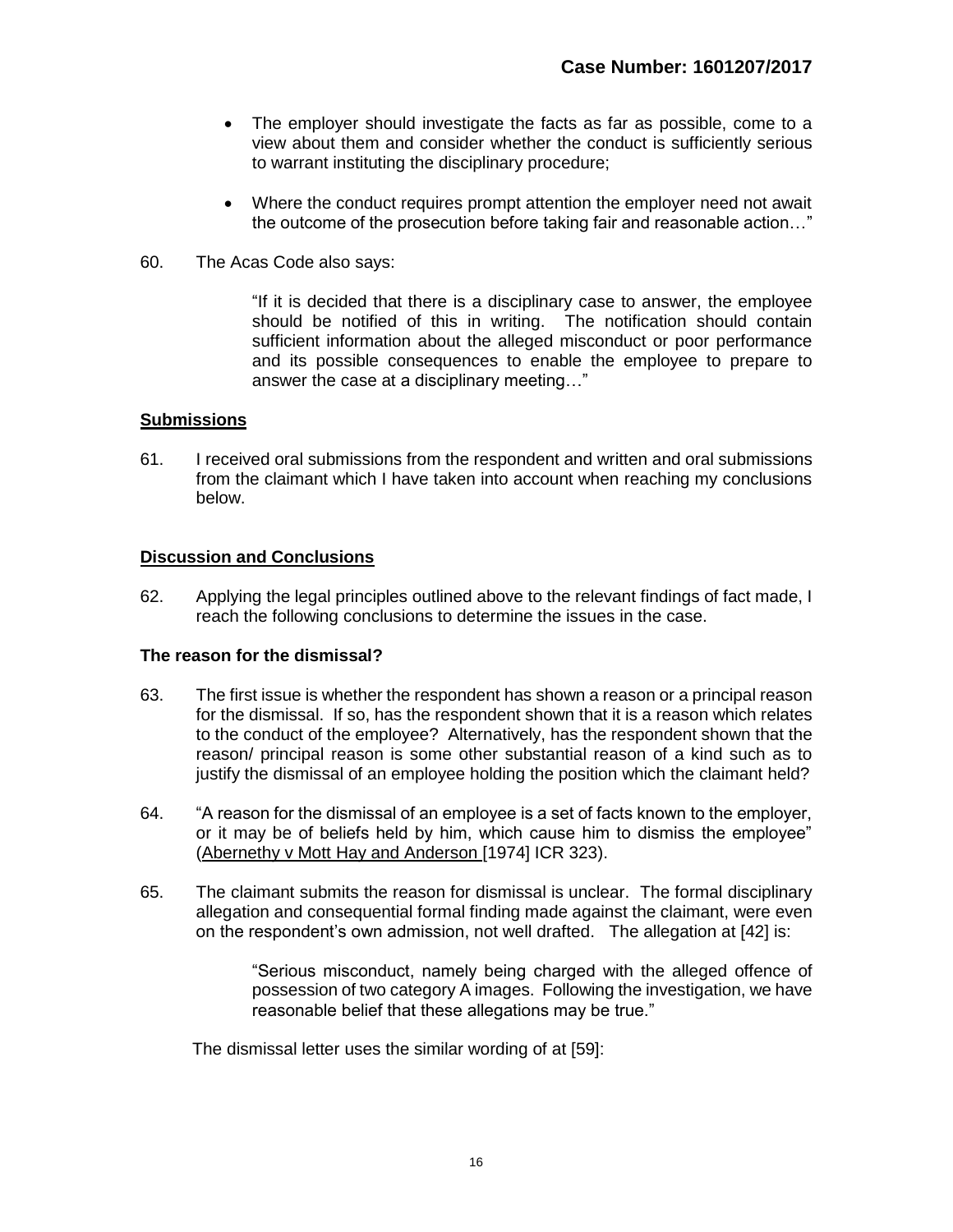"Being charged with the alleged offence of possession of two category A images; which following our investigation and disciplinary hearing we reasonably believe are true."

66. The dismissal hearing minutes at [49] record Mr McSherry stating:

"We have a reasonable belief that the allegations are true. Due to reputational damage, duty of care to our staff who are under the age of eighteen and the breach of trust we have decided to dismiss with immediate effect."

- 67. The disciplinary summary sheet at [43] gives reasons for the decision that do not mention any belief that any allegations against the claimant are true, instead simply citing "reputational damage, duty of care to under 18s, breach of trust." However, on the question of "what is the evidence" it says "charged with 2 indecent images." The suggests a focus upon the fact the claimant had simply been *charged* by the police.
- 68. The contemporaneous documents are therefore unclear for two reasons. First, the wording used in the dismissal letter is unclear. It could be interpreted as meaning that the disciplinary finding was simply that the claimant had been *charged* (in a criminal law sense) with the alleged offence of possession of two category A images (with the respondent having a reasonable belief that it was true that the claimant had been criminally charged with those offences.) Or it could mean that the disciplinary finding was that the respondent had a reasonable belief that the claimant had *committed* the offence of possession of two category A images. In a nutshell was the claimant dismissed because he was charged by the police, or was it because there was a reasonable belief that the allegation behind the charge of possession of 2 category A images was true? Second, what role, if any, did "reputational damage, duty of care to under 18s and breach of trust" play in the reason for dismissing the claimant?
- 69. On the first issue, the claimant's evidence was that he did not try to unpick any particular meaning at the relevant time. Mr Williams, who approved the wording of the disciplinary allegation gave confused and conflicting evidence on the point. He said initially that he was not accusing the claimant of being guilty of an offence but also said it was not just the fact that the claimant had been charged by the police. Later in his evidence again he said "it's the alleged offence. Its being charged with the alleged offence."
- 70. Mr McSherry, who made the decision to dismiss the claimant, says in his written witness statement:

"19. My decision was not based on whether or not he was charged or found guilty of the *criminal* offence of possession. My decision was based on whether we had a reasonable belief he had conducted himself in a way that had given rise to a charge; namely that Category A images had either been downloaded onto his phone or into his files held in Cloud storage. Either way, I concluded he had access to those images and concluded that on balance he was in possession of those images.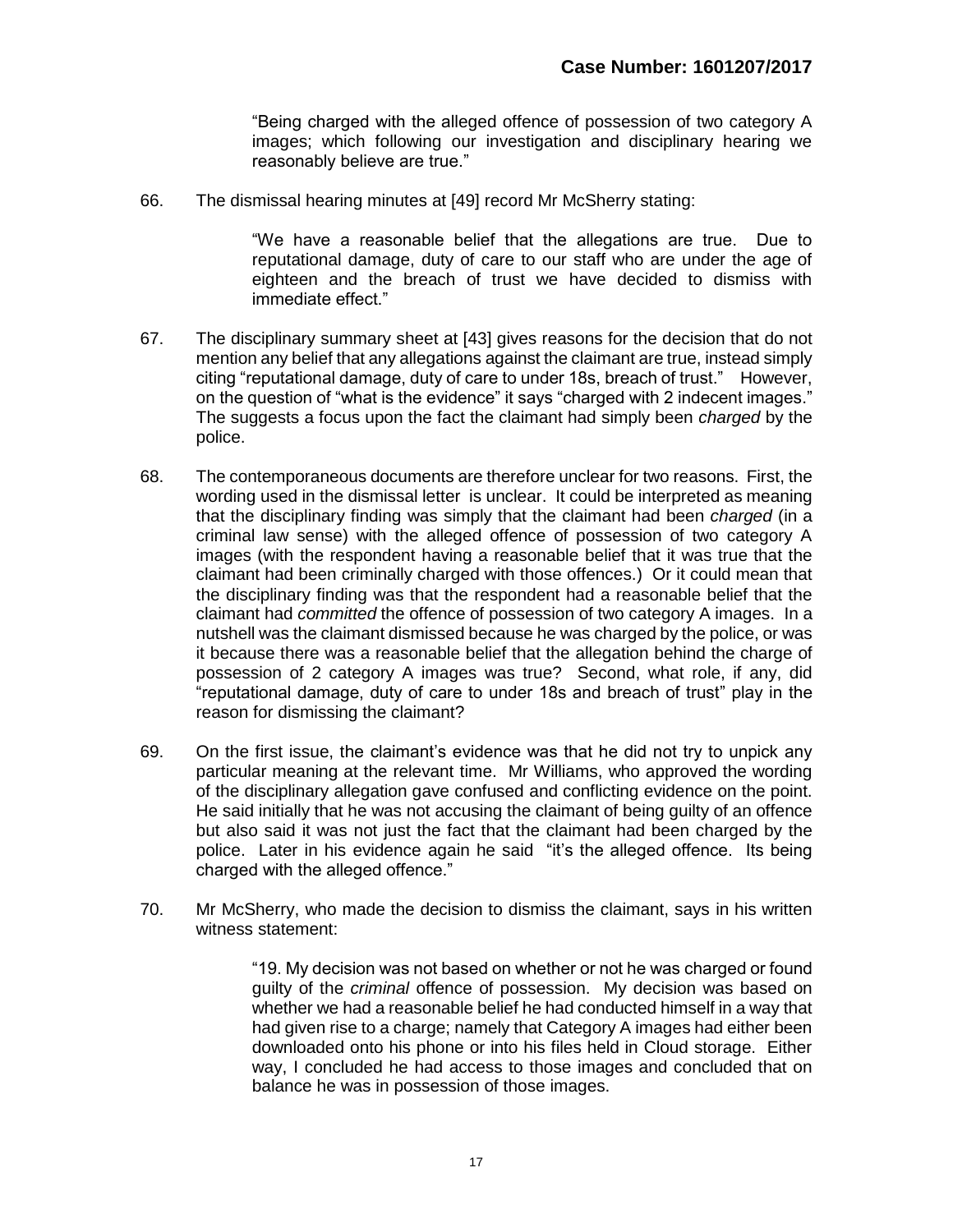20. Mr Bosher also confirmed that he was still uncertain as to how he would plead at the criminal trial. This indecision about a plea appeared to me to be in relation to what evidence the Crown Prosecution Service ("CPS") held to support the criminal offence, rather than Mr Bosher disputing that he had downloaded Category A images of children. Mr Bosher told me that he thought the CPS must have had evidence if they'd charged him and was unable to state categorically that he was pleading Not Guilty. Rather, at that point in time there was a risk there was sufficient evidence against him to lead him to plead guilty…

27. I informed Mr Bosher that we believed there was gross misconduct in this case. I stated that, on the information, provided, and following discussions during the disciplinary meeting, there was a reasonable belief that Mr Bosher had been in possession of Category A images. I informed Mr Bosher that due to the risk of reputational damage, the Respondent's duty of care to employees under the age of 18 and the breach of trust, he would be dismissed with immediate effect."

- 71. Mr McSherry was further questioned in cross examination; in particular on the question of whether his belief lay in the claimant being charged or whether it lay in a belief of possession of the images in question. I found at time his answers difficult to follow and he said it was "somewhere in between" the two interpretations of the wording. However, he also went on to say that in oral evidence it was his reasonable belief that the claimant looked at and potentially downloaded these images.
- 72. Mr McSherry also stated in evidence that there was potential reputational damage to the respondent if the criminal case against the claimant went to a public hearing, irrespective of whether or not the claimant was actually dismissed. He further stated that he believed that the claimant had accessed pornographic material in the knowledge that it could contain category A images and that this was reckless behaviour as if there was a 10% or 20% chance that the material contained category A images then the claimant was knowingly accepting that risk. He said that he considered there was a breach of trust as the claimant was engaged in a sensitive role which can involve looking at the family members of policy holders who are children. In his statement he says "Mr Bosher accepted that he would have access to customer's policies, credit checks, social media pages and other information available on the internet. It was my view that this was a cause for further concern."
- 73. Having given the matter careful consideration, and having considered the contemporaneous documents and Mr McSherry's written and oral evidence (in full) in my judgment the facts and beliefs held by Mr McSherry that caused him to dismiss the claimant were multifactorial in that:
	- (a) He considered he had sufficient information before him to form a reasonable belief that the claimant was in possession of the 2 Category A images that were the subject of the criminal proceedings whether on the claimant's phone or held somewhere else such as cloud storage.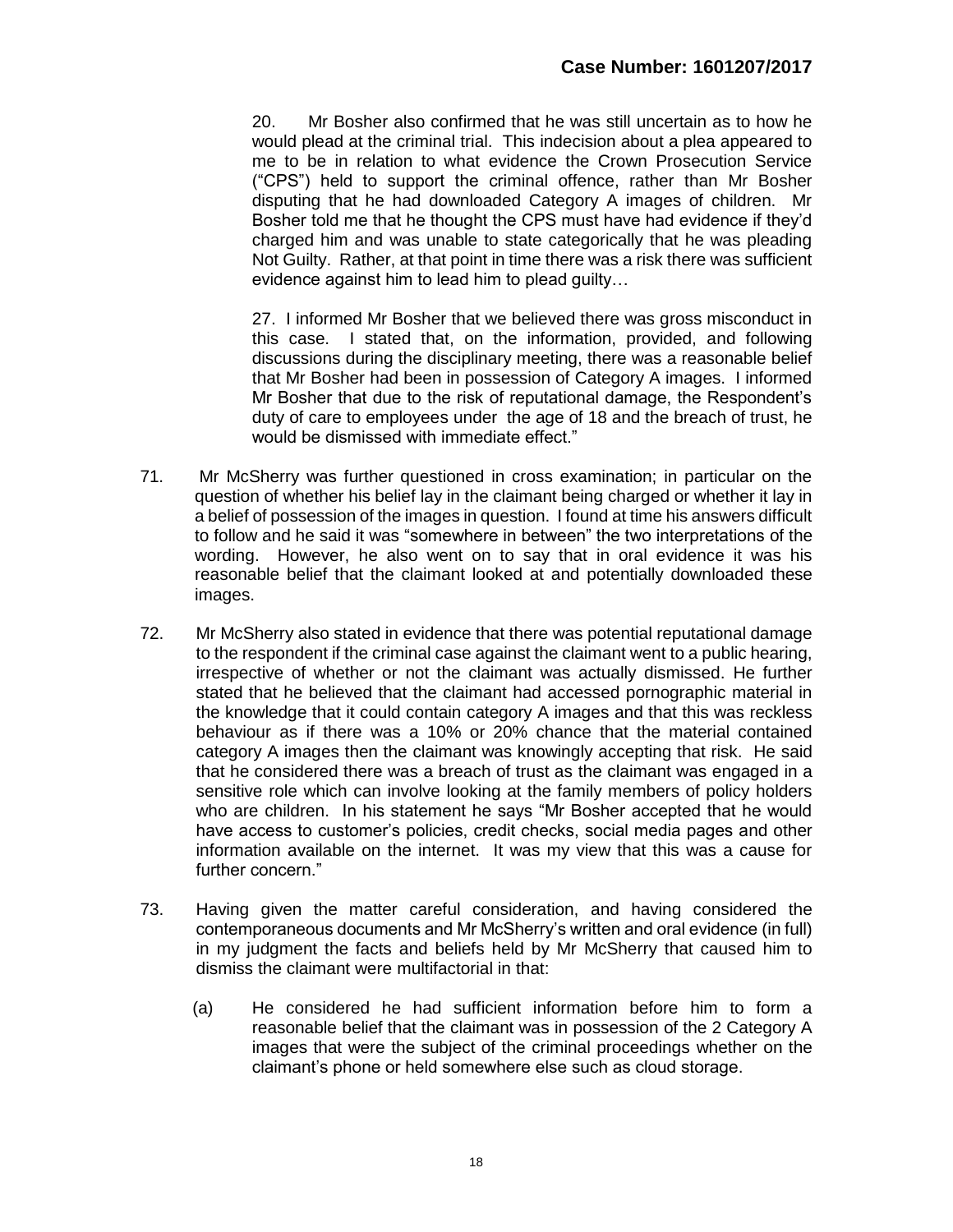Mr McSherry in his written witness statement talks in more general terms of the claimant being exposed in general to Category A images and that he was not concerned with the criminal test of possession. I reject these contentions as a matter of fact. Given the way in which the dismissal letter is drafted, which Mr McSherry approved, it must have related to the 2 distinct Category A images in respect of which the claimant had been criminally charged.

- (b) He considered that the claimant had displayed reckless behaviour and poor judgment. He considered that, on his understanding, the manner in which the claimant accessed legal pornography by reviewing folders of images/ videos meant the claimant had come across thumbnails which could contain illegal material and the claimant had carried on with such viewing of legal pornographic material knowing that risk was there and not reported the suspicious material.
- (c) He did not want the respondent to face what he saw as potential reputational damage if it were seen to be still employing the claimant and the criminal charges against the claimant went to a public criminal trial, irrespective of whether the claimant was ultimately convicted or not. This included a concern for potential reputation harm if the claimant's wider pornography habits became known including, in Mr McSherry's view of the claimant having continued to expose himself to the risk of coming across illegal material. This concern for potential reputational harm included a fear of public criticism that the respondent was employing the claimant who was facing these allegations and in the wider evidential picture that might come out in a workplace where some under 18s worked.

I do not consider that Mr McSherry actually thought the claimant posed a risk to under 18s in work. He knew full well that the claimant had been working without issue or restrictions other than the need to comply with the bail conditions. It did, however, as just stated, feed into his concerns about the risk of reputational damage.

- (d) Mr McSherry also held concerns, based on the above beliefs, whether it was suitable for the claimant to continue to work in his role that included dealing with and accessing sensitive information.
- 74. A reason which "relates to the conduct of the employee" is expressed in the legislation in general terms. The reason does not have to amount to gross misconduct. It does, however, have to relate to the particular employee and it imports a notion of personal culpability.
- 75. Belief that the claimant was in possession of the 2 particular category A images is clearly related to the conduct of the claimant. Accessing legal pornography in an employee's private life would not be conduct for these purposes. I accept, however, that a belief the claimant had engaged in reckless behaviour or poor judgment that led to a real risk he would knowingly be exposed to illegal images or that he had not reported suspicious potentially illegal material can amount to "conduct" in the wider sense of section 98(2)(b), even if it would not be criminal conduct in itself.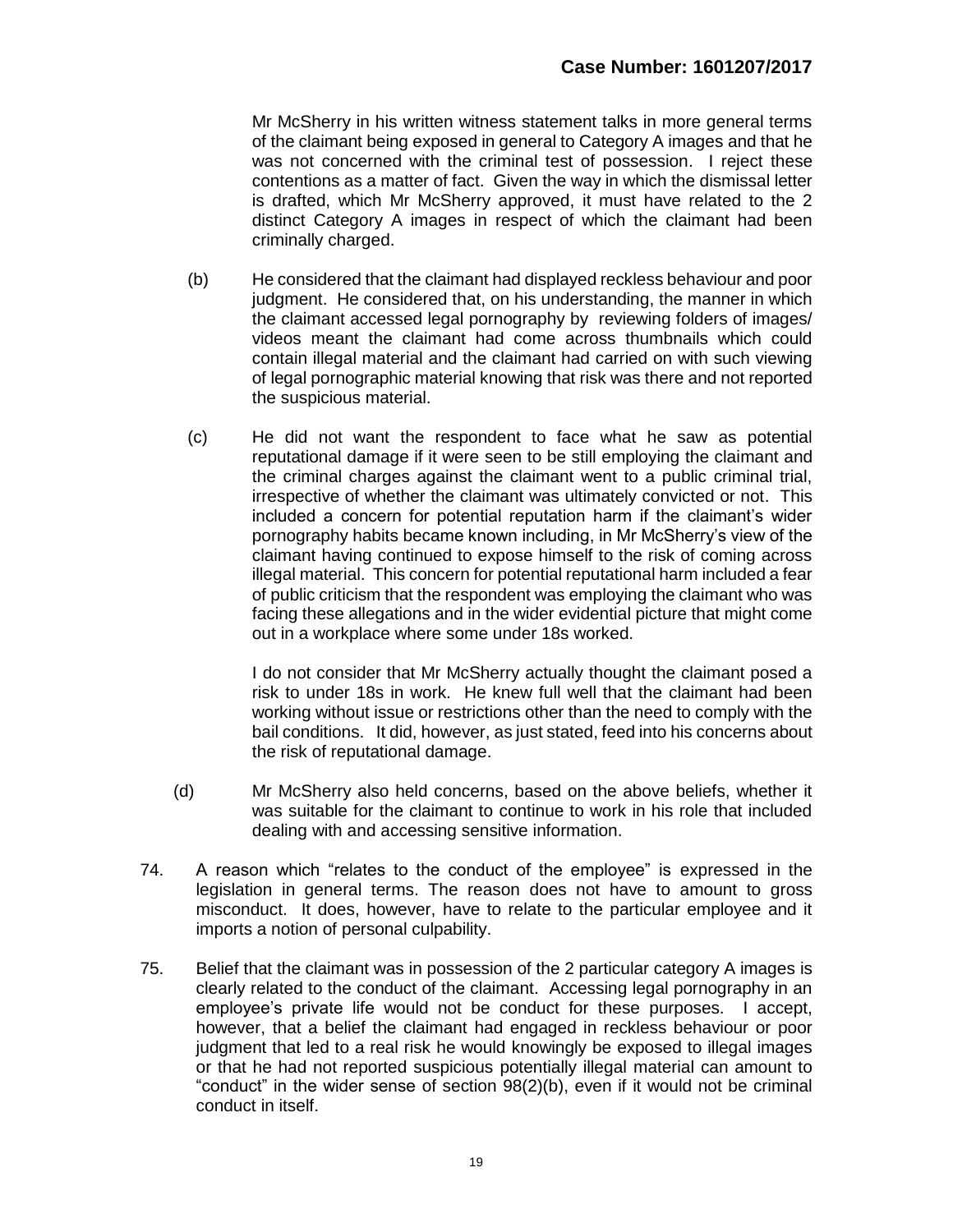76. A concern about potential reputational harm if the case went to trial is not "conduct" on the part of the claimant nor is a concern about the claimant's suitability to remain in his post. Looking at it in the round, however, I accept that the respondent has shown that the *principal* reason for dismissal was conduct. I return to the nonconduct reasons further below when assessing the overall fairness of the dismissal under section 98(4).

## **Section 98(4) – the reasonableness of the dismissal**

77. I consider that under section 98(4) the dismissal of the claimant was unfair. I have reached this conclusion because of combination of several reasons. In reaching this conclusion and in setting out my reasons below I have reminded myself again that in answering the questions posed by section 98(4) I must not substitute my view for what should have been done. Instead, I have to consider whether the procedure followed fell within the range of reasonable responses and whether the sanction of summary dismissal was within the range of reasonable responses open to a reasonable employer.

## **The investigation**

78. I look first at the sufficiency of the investigation. There was a failure to obtain from the claimant an agreed version of the records of the investigation meetings. The respondent states it is not their policy to do so. However, here we have a case in which there was a serious criminal allegation and the information on which the respondent based their decision came almost entirely from the claimant. The information came from a series of interviews in which the picture (due to the claimant's situation developing over time) was changing. In these particular circumstances, I consider that any reasonable employer would have taken steps to get the claimant's approval of, or points of dispute on, the minutes at the relevant time. I accept the claimant had the opportunity to review them before the disciplinary hearing and provide his observations. I agree with the respondent that the claimant's lack of time to prepare for his disciplinary hearing was largely due to the decisions he personally made not to allow himself time to review the material. However, it was not in my view sufficient or within the range of the conduct of a reasonable employer to only provide them in the run up to the disciplinary hearing. These were minutes that dated back to April 2017 and a reasonable employer would have obtained contemporaneous approval from the claimant in the very particular circumstances of this case. This is a factor pointing towards unfairness.

#### **The framing of the charges**

79. It is well established by authority, as set out above, that disciplinary charges, particularly of serious misconduct, should be clear and precise. Further, that an employee should only be found guilty of the charge which is put to him. The Acas Code makes clear the information should be set out in a written notification sent before the disciplinary hearing. I have already addressed above the deficiencies in the drafting of the disciplinary charges laid against the claimant in relation to the meaning of "Serious misconduct, namely being charged with the alleged offence of possession of two category A images. Following the investigation, we have reasonable belief that these allegations may be true." Any reasonable employer would have set it out more clearly.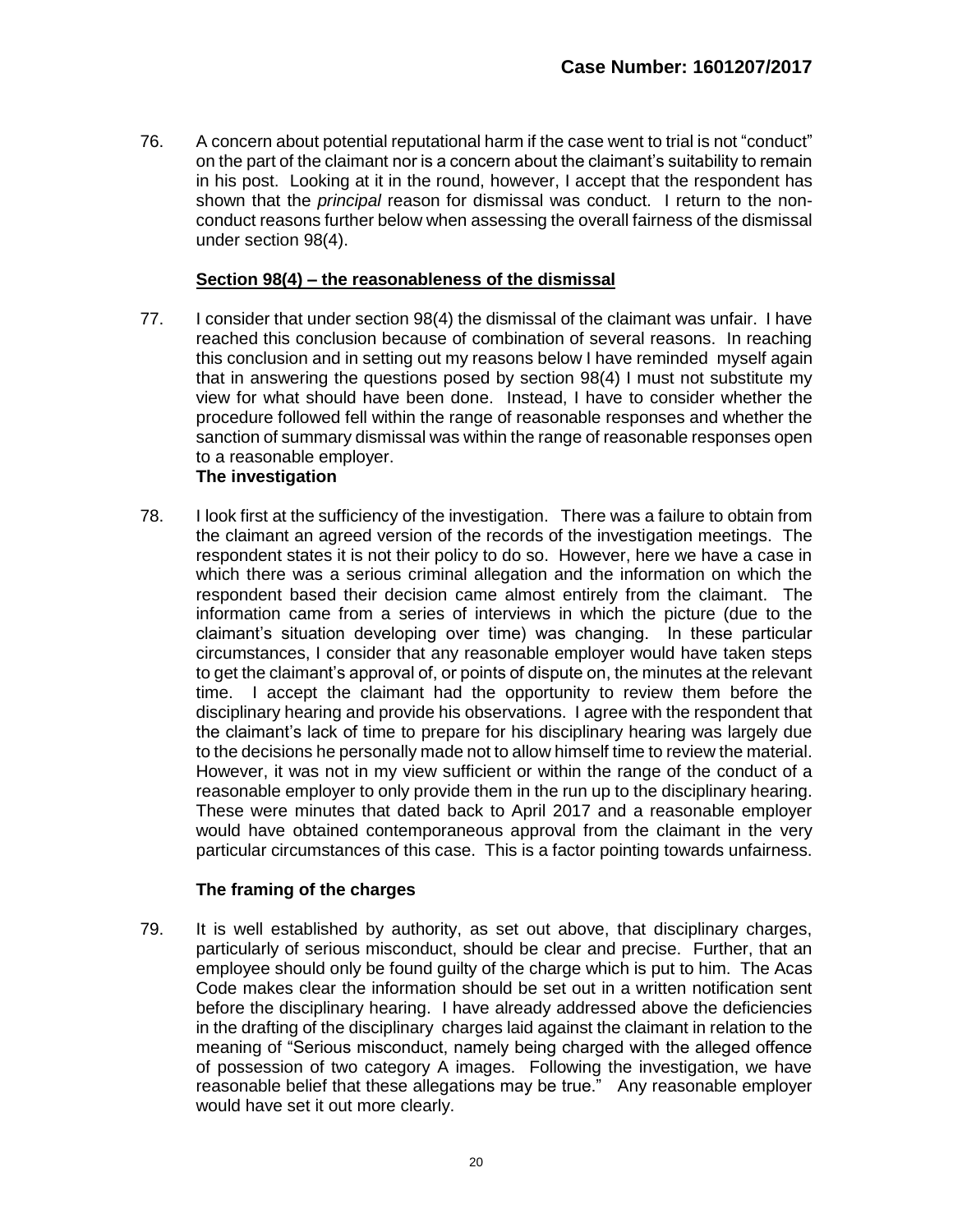80. Secondly, the remainder of the charges were not set out in the letter inviting the claimant to the disciplinary hearing. The allegation of wider reckless behaviour or lack of judgment was not set out there. Not was the allegation about alleged reputational harm or the allegation about the claimant's fitness to continue in his role. The importance of laying out the disciplinary charges in writing is so the employee can understand and address the allegations they are facing and prepare for the hearing. It is not sufficient to say that these are matters which were discussed with the claimant at investigation meetings. An investigatory conversation and a disciplinary charge that may lead to summary dismissal are two very different things. The claimant had no way of knowing these were actual allegations he was being asked to answer in the sense he faced dismissal on the points. The claimant here was at very real risk of answering questions in the disciplinary hearing that appeared to be addressing the charge of possession of the two Category A images in a way that could potentially implicate him in relation to the respondent's views about his wider conduct. He should have been able to understand the implications of this. Any reasonable employer bearing in mind the seriousness of the claimant's situation would have set out the allegations more clearly and more fully. This is an important factor pointing towards unfairness.

#### **Reasonable belief in the guilt of the claimant based on reasonable grounds having carried out a reasonable investigation?**

81. I have found that alleged gross misconduct was the principal reason for the dismissal. The principles of British Home Stores Ltd v Burchell (as summarised above) are therefore engaged. This involves, in part, looking at what evidence was before Mr McSherry when he made the decision to dismiss.

#### *Possession of 2 Category A images*

- 82. On 14 August 2017 CF had emailed SW with the update that the claimant had entered a "no plea" rather than guilty and that this was because of evidential developments. First, because evidence provided on the morning of the hearing appeared to suggest the images were on an SD card and the claimant's case was his phone did not have an SD card. Second, the claimant's solicitors had expressed concerns about the thoroughness of the report provided by the CPS/ police and they were writing to the CPS. CF stated that the claimant had a pre trial hearing on 8 September 2017 and that "If the CPS do not respond to the individuals solicitor by the pre trial hearing, there is a possibility the case could be thrown out."
- 83. In his investigation findings- summary sheet Mr Williams said of this development that the claimant "had never categorically denied the allegations and it now appears that his solicitor are relying on technical points in order for the case to be thrown out, rather than submitting a plea of "not guilty." At the disciplinary hearing the claimant told Mr McSherry that his solicitors were not relying on technical points. He also said:

"Also it doesn't say where on the device the images were found, I don't download anything on my phone. I thought the images were in the cloud but they're not they're actually on the device."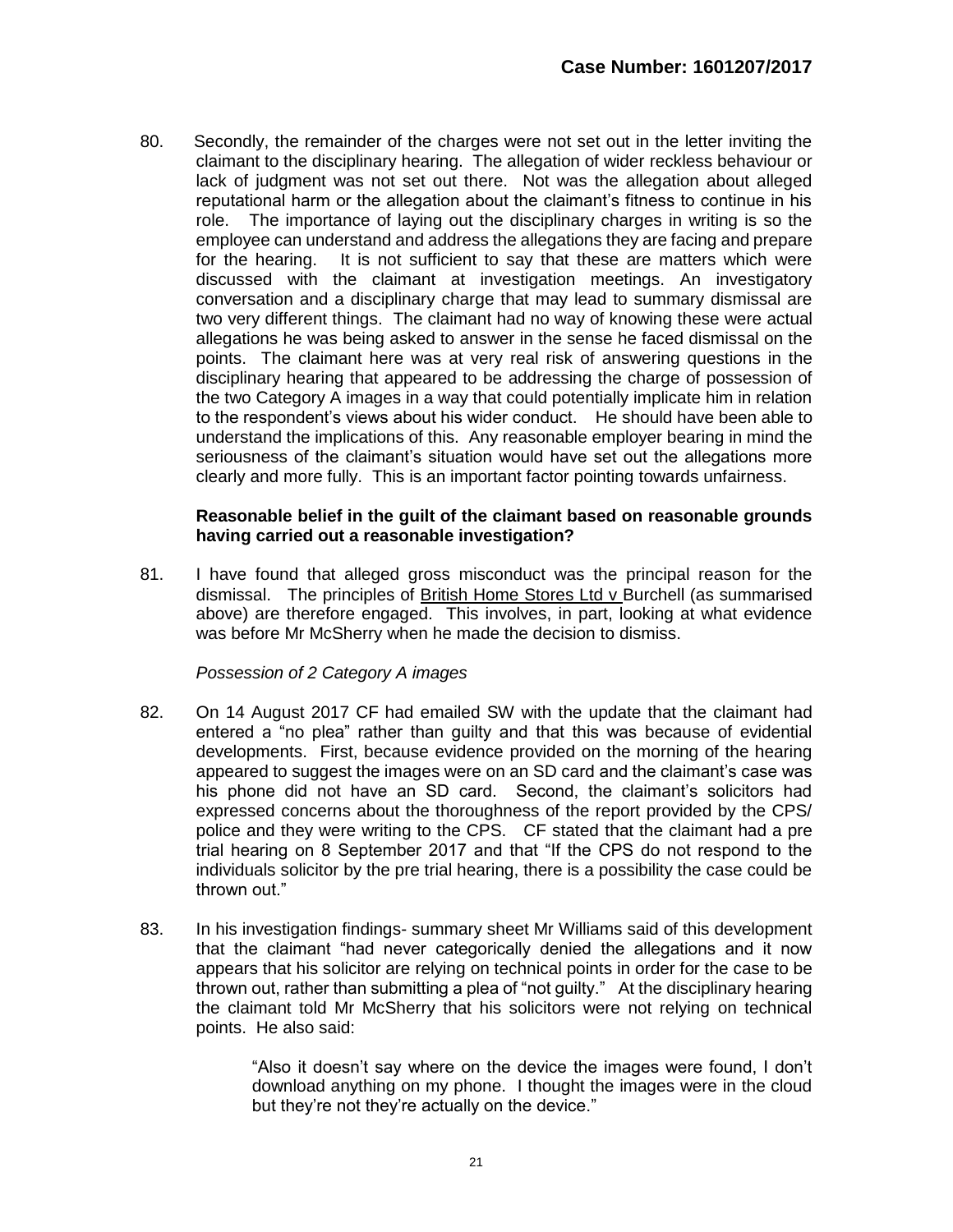"Possession depends on whether you have knowledge of it or not. The CPS summary isn't clear whether it is easily accessible. If its buried in a deleted folder it could be argued its not possession."

…

"Solicitors initial recommendation was to plead guilty but then after viewing the evidence he said I cant with a clear conscience tell you to now plead guilty. The trial will close if CPS doesn't get the information on time."

…

"The notes from the hi tech crime guy said searches were done on Samsung smart phone, it doesn't say what category and also images found in memory of SD card. My Galaxy S6 doesn't have an SD card; the definition is a removable flash memory. It doesn't say where in the phone, whether it needs someone to look further, or how it got there. It said it contains non indecent images of my children. I should have the answer when it comes back. It may [be] deep in the memory of the phone. I'm lead to believe the term possession refers to an item being in your possession e.g. if you're wearing your friends jeans and they have cocaine in the pockets. It would depend whether you knew you had the item in your possession."

…

"It could be malware I don't know, the case is now in the crown court so it would be the barrister who could view the images."

84. Mr McSherry asked the claimant why he had not pleaded not guilty and the notes say that the claimant said:

> "This was the solicitors advice. The CPS charging me means that they have reasonable belief. Now there's a question over whether it is possession. They couldn't charge with possession if it was just a link. Its not on a drop box account so I'm unsure if they're alongside thousands of adult images. There must be evidence if they've charged me. If I pleaded not guilty but was found guilty there would be a much harsher sentence. However I will probably be found guilty anyway. I would have a third of a reduction in sentence if I was to plead guilty. I would probably be looking at community service for a sentence. "

…

"The solicitor's advice at first was that it is just the content on there not whether or not there was intention or knowledge. I've never been in trouble with the police before so I wasn't sure. The sentence could be worse if I pleaded guilty. I still don't know how it got on there."

…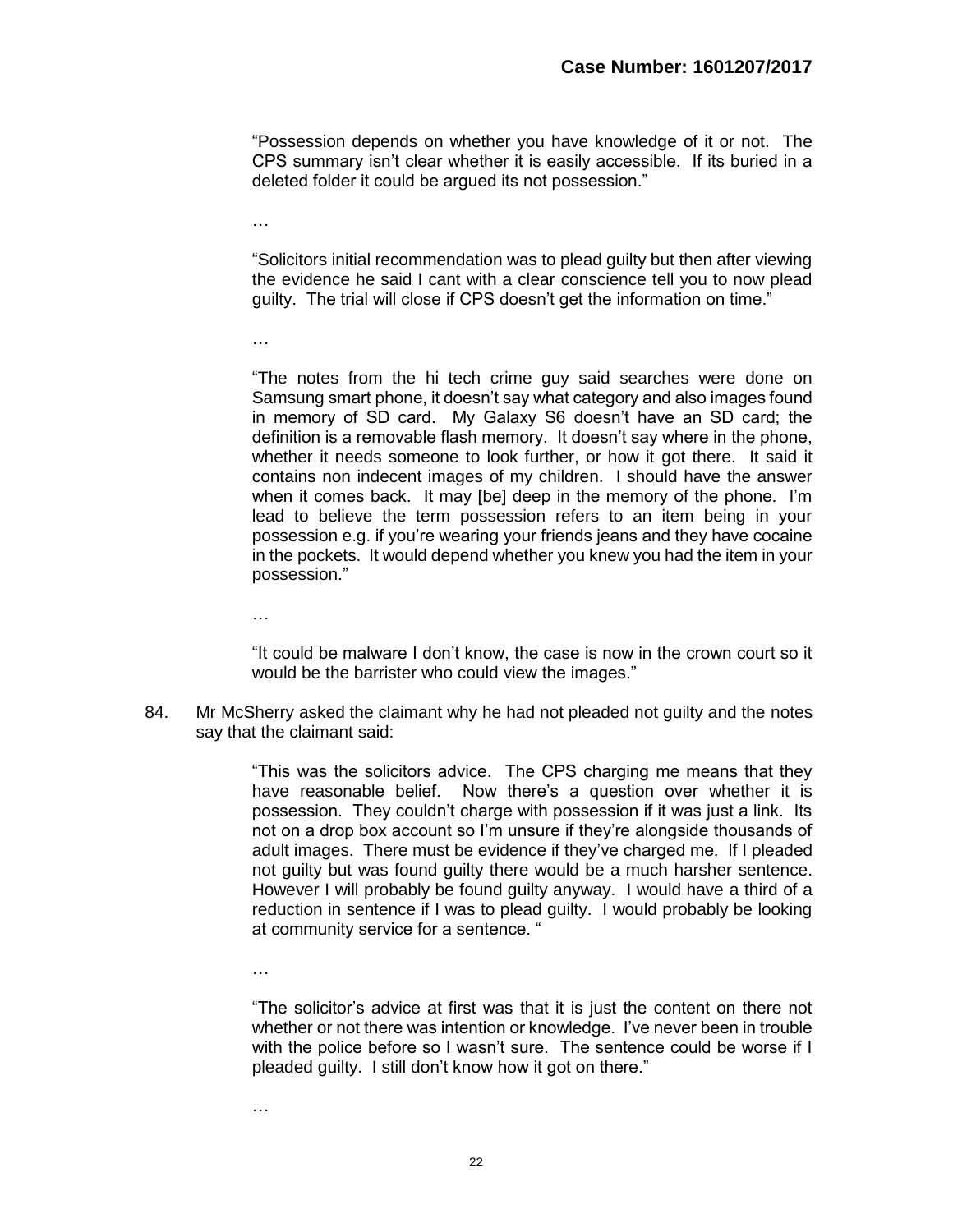"The definition of possession changed, and I don't want to lie. I've got strong morals and abide by the law. I wouldn't feel comfortable lying. If they describe the images and it doesn't sound like the images I've seen I will say that."

…

"I don't know what I will plead and what the outcome would be. I'm just going on solicitor's advice. I wouldn't waste tax payers money on a trial if there's a lot of evidence stacked against me. I'll probably plead guilty and it will probably result in community service or a fine. Otherwise I could get anything up to ten years…"

- 85. I should add that the claimant disputes that the minutes are entirely accurate saying that he did not say he would probably plead guilty but said that he would act on the advice of his barrister, who he had not yet met with. He states he telephoned his solicitor at the meeting in the presence of Mr McSherry and HF to tell them that he would be late for the barrister's meeting.
- 86. In my judgment, looking at the meeting notes and having heard from the claimant and from Mr McSherry I find that the gist of what the claimant told Mr McSherry was that:
	- he had been told that the images had been found on his phone (the device) but not where on the phone they were found, how they got there, or how accessible the images were. There were outstanding evidential queries with the CPS in that regard;
	- the claimant did not download images to his phone;
	- there must be some evidence of the images being on the phone for the CPS to have charged him and that the earlier solicitor's advice had been this was sufficient to amount to possession. However, the definition of possession he had been given had changed and he now understood that the CPS would have to establish knowledge the images were there;
	- given the outstanding evidential enquiries there was a genuine outstanding question as to whether possession would be established;
	- his new solicitors had advised him to enter "no plea" pending the further information;
	- the claimant would ultimately have to reach a decision when the outstanding questions were answered. On legal advice he had not pleaded "not guilty" at that time because it best preserved his position on sentence in a worst case scenario;
	- it was also possible the trial could close if the CPS did not respond in time.
- 87. That the claimant gave such an account, and that possession was a live issue and known to be is supported by the summary sheet at [43] which says under "Employee's explanation/ Any new evidence: No knowledge they were there – didn't intentionally download."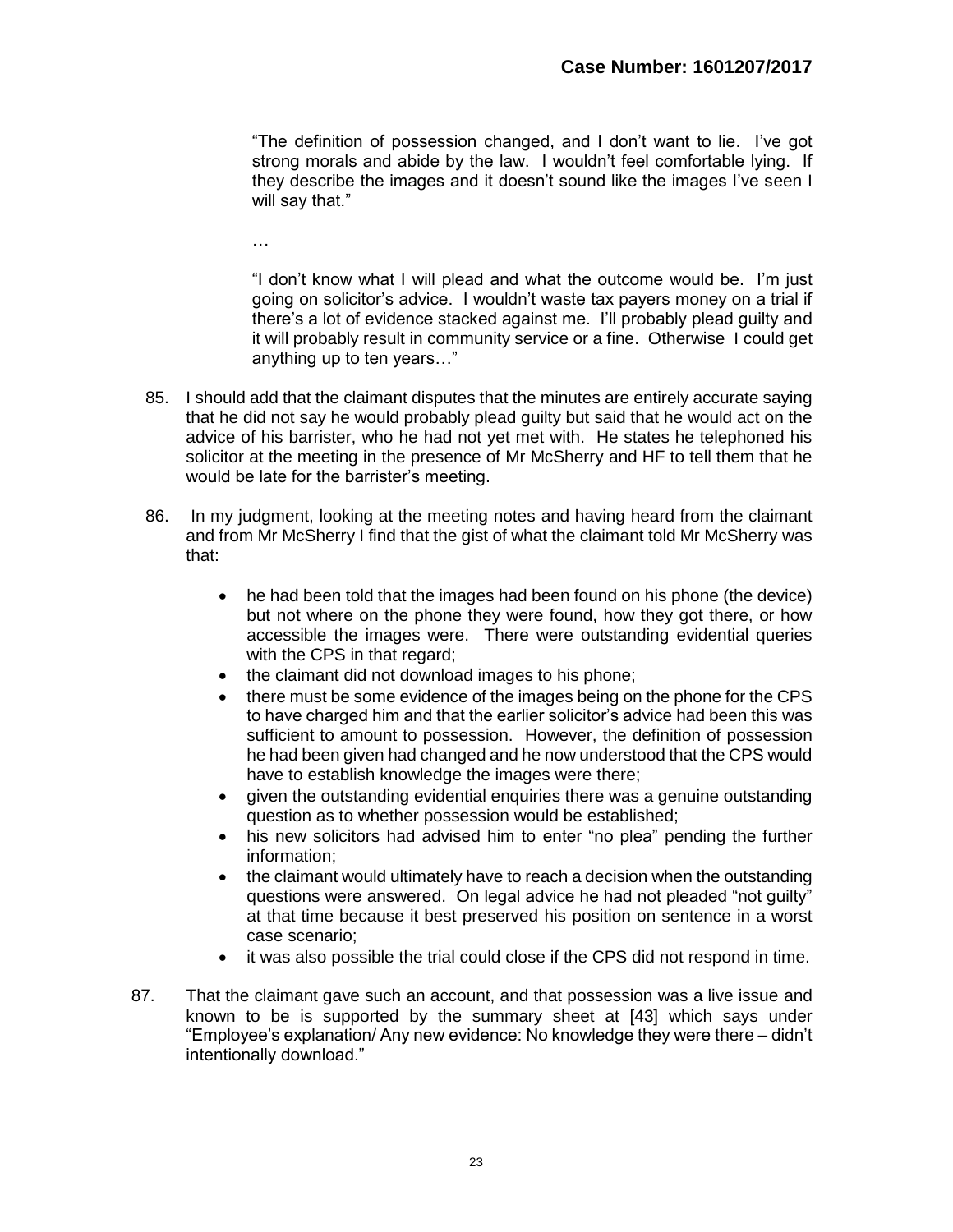- 88. Other than the claimant's own account Mr McSherry had no other evidence of substance before him other than the charge sheet. In my judgment any reasonable employer would have understood that the claimant was not at that time conceding that he was in possession of the two Category A images in question. The claimant was waiting to receive more evidence and more legal advice. If so, there was no other evidence of substance pointing the other way. This was the latest position and the latest legal advice. The respondent's witnesses said they worked on the basis of accepting the claimant's account and that it was reasonable of the claimant to seek and to follow legal advice. I therefore do not find that Mr McSherry's belief that the claimant was in possession of the 2 Category A images was a reasonable belief based upon a reasonable investigation.
- 89. I have taken into account Mr McSherry's belief that the images may have been somewhere other than on the phone. However, irrespective of what the claimant may have said previously, he was at that time faced with the claimant telling him the CPS were now stating that the images were on the phone (and not, for example in the cloud or Dropbox or a link). The only evidence came from the claimant and it is clear that the picture changed as the claimant's situation developed and he was given more information. I therefore do not find that Mr McSherry's belief the claimant possessed the two Category A images somewhere other than the phone was a reasonable belief based upon a reasonable investigation at the point of time of dismissal.
- 90. I acknowledge that the burden of proof differs between the disciplinary situation and the criminal prosecution. The respondent did not have to be satisfied beyond reasonable doubt that the claimant was in possession of the two Category A images. However, the respondent had no evidence of substance to proceed on other than the claimant's own account. The burden of proof does not alter the evidential picture. For the reasons already given above there was not sufficient information on which any reasonable employer could form a view of guilt based on the balance of probabilities.
- 91. It follows from the above that in relation to the charge of possession of two Category A images that in my judgment any reasonable employer would have waited for the outcome of the CPS enquiries and the claimant receiving further legal advice before making a decision on dismissal in respect of the related disciplinary charge. All of the respondent's witnesses agreed in evidence that it was reasonable on the part of the claimant to seek and to follow legal advice. There was no urgent need to reach a decision at that time. The claimant was in work, performing well, without restrictions and there was nothing to sensibly suggest that was likely to change. This was an allegation of serious criminal behaviour and potential evidence was outstanding that could point towards the claimant's innocence (or not).

#### *Reckless behaviour/ lack of judgment*

 92. On this point, according to the disciplinary hearing minutes, Mr McSherry had the following exchanges with the claimant:

> "DB - I meant to say I know this type of thing goes on, but I never download legal adult content to my phone just the cloud. I never looked at these things (category A images), the images are numbered so you would only look at the top handful, see if you're interested and then copy/save the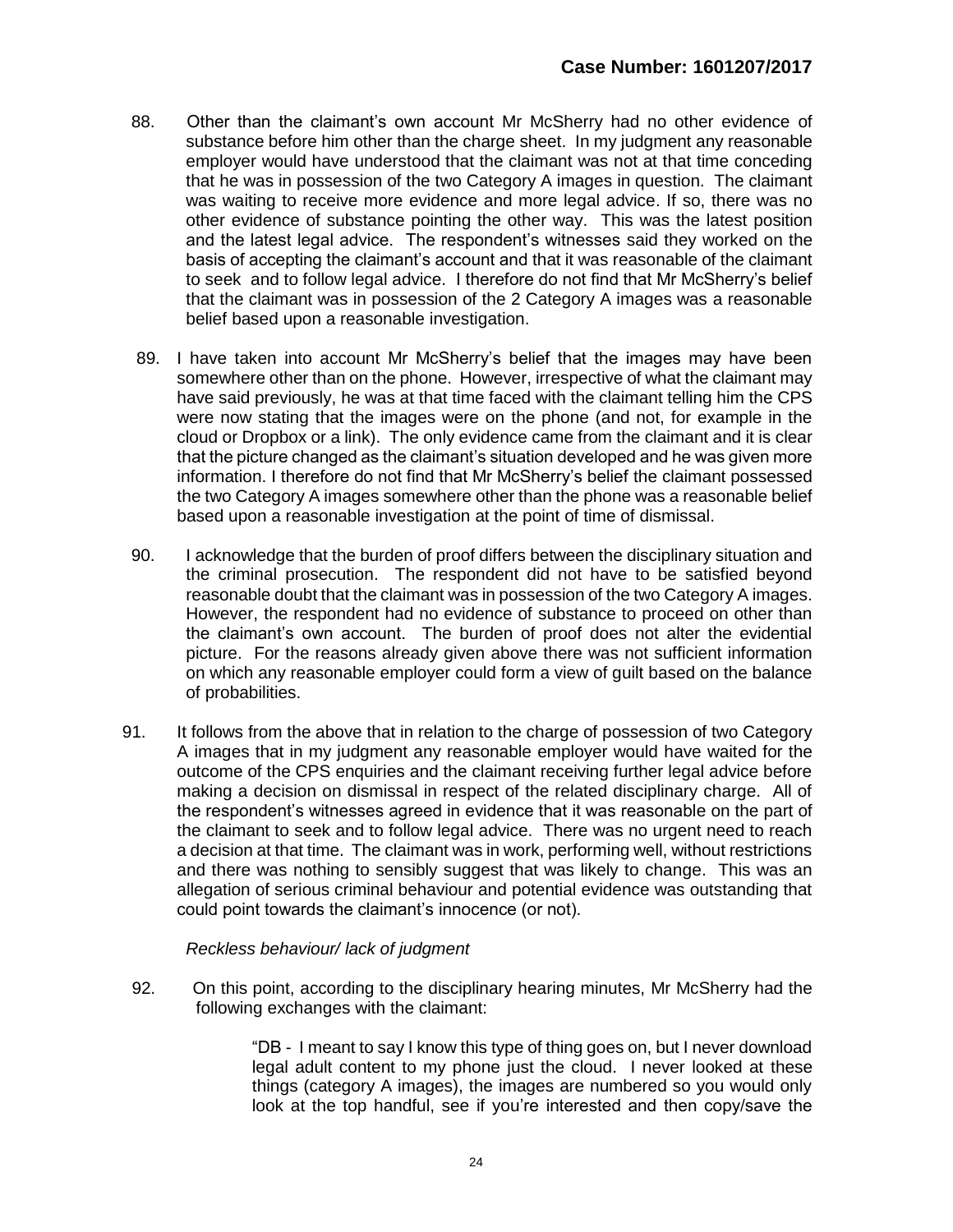whole folder to the device. My account maxed out at 100 GB, most of this was adult content.

JM – This was a reckless thing to do; did you know there were explicit things in these folders?

DB – Yes, there's been things related to animals. I'm aware that eight to nine out of things of that nature wouldn't be in there but it is risky. I only have myself to blame, I didn't see the risk at the time and haven't taken steps to say this is wrong or report it. There is a helpline, I saw similar images the year before after [X] was born and I called the helpline then to report the images. Their advice was just to delete it and not do anything else with it. I then come across more images like this and become desensitised to this; I wasn't looking for things of this nature. The links are to someone else's account.

…

JM – you save you've reviewed images.

SB – Yes I've come across them but I didn't knowingly download them. If there's something not right I just delete it.

JM- so you're not reporting them anymore? Reviewing indicates there's an element of control.

DB – everything I'm referring to is legal adult content. Images we're talking about only equate to a small amount. Its more so with videos you can see two adults but not what type of porn it is.

JM- So you would review content knowing it may be of a category A nature?

DM – You would look at the thumbnail first and skip past it if there's no thumbnail. Not acknowledging it is recklessness. I've also seen masochism, people being shot, hung up on hooks etc. So it desensitises you. I just had my own child which is difficult.

JM – You're still downloading things to your account which no one has access to and is registered to you?

DM- Yes no one has access to my phone or account…"

….

JM – So you have access to customers social media profiles. You mentioned you understood why it would be GMC

DB – No its how Steve words things, I ended up biting when he said I would continue in the role when they had my charge sheet. I asked how it is only now affecting now role. I understood I had open sanctions, I wasn't suspended so would continue until the court date. It then changed to a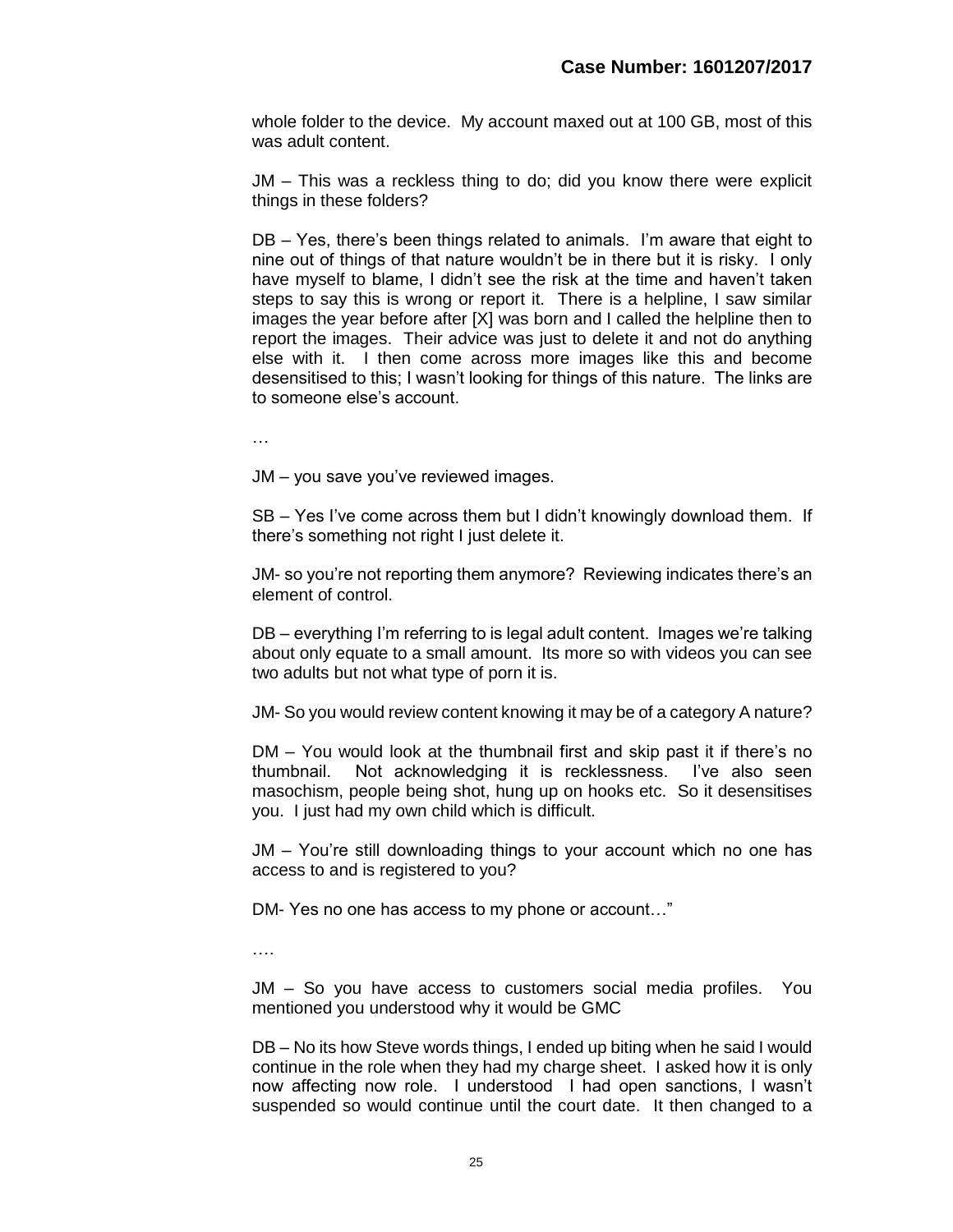disciplinary. Where it says "affect his judgement etc" I've been trusted to review financial details, and social media profiles. If my judgement was affected I shouldn't have been allowed to work.

 JM - The info gradually came out and we had to make a decision at some point, even today more information has come to light…

Do you think you're fit to carry out your role given this information?

DB – I've never looked at illegal sites they're all legal

JM – But you have seen category A images and done nothing about it. Given the access of information you have in your role, do you think you can remain in Admiral?

DB – I've never searched for this type of content, I can understand why not in this role but don't see why I couldn't be employed in Admiral. I do a good job and never had any trust issues previously. Chris said I've done things properly. I would like to think with a reduction in sanction there is a role. I understand we employ under eighteen's. I'm not a predator it was just a stupid mistake.

JM- We're not suggesting that although part of your bail conditions were that you couldn't be around under eighteen's. If we allowed you to continue working in Admiral and you plead guilty could you see how this could cause reputational damage?"

….

HF … DB asked if there was anything else he could do, advised if he wanted to contact us after the sentence he could however there would still be a trust issue regardless of the role, so its unlikely we would consider an application. However this is something he could do."

 93. The last statement by HF was made after the claimant had been told of the decision to dismiss. In his witness statement Mr McSherry confirms that he is in agreement with the sentiment expressed by HF. Mr McSherry also refers to the claimant admitting that he had viewed Category A images, that the claimant had accessed files containing pornography in full knowledge they could contain Category A images. He states:

> "I also took into account that he had put himself in a position of risk accessing and possessing such images; his view was that 8 or 9 times out of 10 there wouldn't be such images in the files he downloaded. This presented a 10-20% risk there would be such images in the files he downloaded which was unacceptable particularly taking into account the volume of pornography had admitted accessing. He admitted that was a risk reputationally to the business."

 94. I am satisfied that Mr McSherry had information before him on which he could reasonably take the view that the claimant had exercised poor judgement in his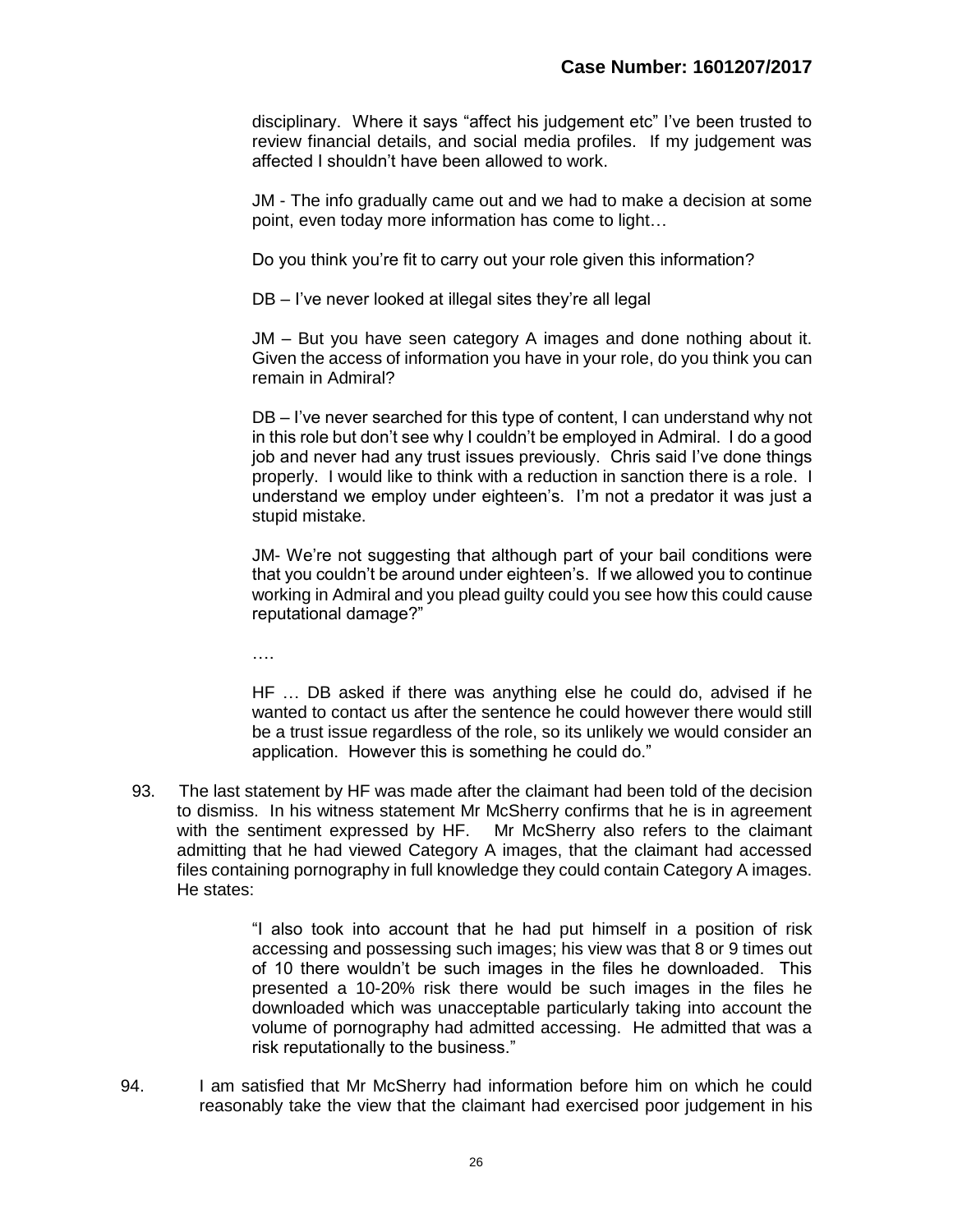private life in continuing his viewing of legal pornography in such a manner that exposed the claimant to the risk of coming across illegal images. Whether the claimant was fairly dismissed, however, has to be assessed under section 98(4) as a whole, including whether the sanction was within the range of reasonable responses open to a reasonable employer.

### **Sanction**

- 95. I turn therefore to the sanction imposed. I am mindful here that in terms of the conduct behind the alleged reckless behaviour/poor judgment that it is conduct in the claimant's private life and conduct in respect of which (other than the two images that led to the criminal proceedings) there was no evidence before the respondent that the claimant had engaged in unlawful activity. The respondent knew he had been subject to an extensive forensic police investigation and that at the time the criminal charge was only in respect of two specific images. I am also mindful of the emphasis in the Acas Code of the importance of considering the effect the alleged conduct outside of work has on the employee's suitability to do the job and their relationship with their employer, work colleagues and customers.
- 96. It cannot be the case, in my judgment, that it is reasonable for an employer in every situation to consider that a claims validation coordinator is unfit to perform their job because they have exercised poor judgment in their private life. To fall within the range of reasonable responses the employer has to be in the position of, in effect, having no choice other than dismiss because of the impact of the conduct on the employee's suitability to do the job or the relationship with their employer, work colleagues or customers (with that assessment itself being within the reasonable range). The respondent here says it had no confidence in the claimant's integrity to fulfil a role in the fraud team that involved undertaking work such as finding evidence and clues and assessing improper activity. They refer to the claimant's access to social media which could include pictures of children. They term this a breakdown in or a breach of trust.
- 97. But this is a claimant who had not been suspended and who had not been subject to restrictions or sanctions in work (other than in relation to contact with under 18s due to the bail conditions, but which in turn had caused no difficulties other than the advice given to the claimant about the lifts). The respondent had not reduced the claimant's higher level of access to the internet and social media. There is no evidence, since the events first came to light, of the claimant's performance in work being affected or any suggestion that he had conducted himself *in work* inappropriately, recklessly or in a way that lacked judgment. The respondent had been monitoring the claimant's activity in work (see the references to blue coat reports in the timeline at [79] in April 2017 and 19 July 2017) with no adult or suspicious content or concerning images being found. There is no evidence of difficulties working with customers or colleagues. In these circumstances, I do not find that the respondent's witnesses demonstrated in real terms a practical reason why the claimant could not continue in his role. I do not consider that any reasonable employer would have summarily dismissed on that basis.
- 98. Further, I do not consider that in reality full consideration was given to alternatives to dismissal such as finding the claimant an alternative role or reducing the degree of access that the claimant had to social media and the internet (which was set at a level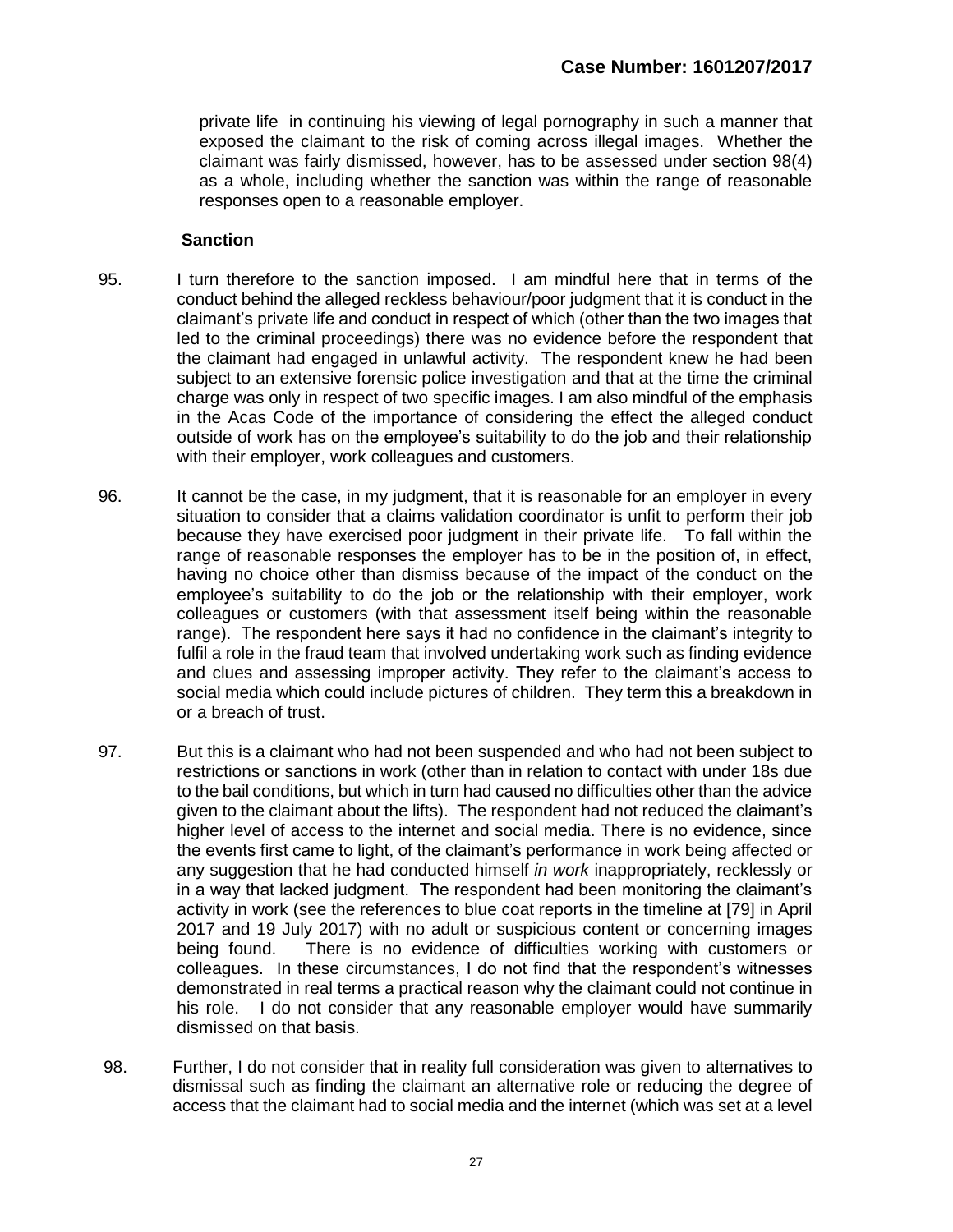above most members of staff). If the respondent had the concerns they have identified with the claimant's post then a reasonable employer would have considered such alternatives. The respondent is a large employer and the claimant (these issues aside) was well regarded and had excellent transferable skills. The fact that this was not properly considered is shown by HF's comment, approved by Mr McSherry, that there would be a trust issue regardless of role. I also factor in that dismissal for an alleged lack of judgment and a consequential in ability to fulfil a role in the respondent's business were not within the formal charge put to the claimant in the written invitation to the disciplinary hearing or indeed the dismissal letter. That it did not feature there also suggests it played a lesser role in the respondent's reasoning than their conclusions about the two Category A images. This all points against summary dismissal for this particular conduct reason as being within the range of reasonable responses open to a reasonable employer. But I do have to add into the mix the respondent's further reason of the risk of reputational harm.

## **Risk of reputational harm**

- 99. Mr McSherry clearly perceived that there was a potential reputational impact for Admiral if they continued to employ the claimant and his case proceeded to a public hearing, irrespective of whether or not the claimant was convicted. In particular, I consider it is likely he was fearful of adverse publicity not only that the claimant had been charged and was being prosecuted/potentially taken to trial for possession of two Category A images of children, but also of adverse publicity for Admiral about the claimant's practice of viewing/ accumulating legal pornography and the associated risk that the claimant had adopted of potentially being exposed to or unlawful images but had carried on regardless. In my judgment, this played a part (albeit not the principal reason) in Mr McSherry's decision to dismiss the claimant. The fact that the claimant had been charged, that he had entered "no plea", and could be heading to trial and therefore there was a risk that the information could come out at a trial or some other public hearing all played a part in Mr McSherry's decision.
- 100. This is not a conduct reason but in assessing fairness I must also take into account any other substantial reason that may be admixed to the principal reason (see for example Royal Veterinary College v Yerbury [2005] UKEAT02020/05). If anything this is a reason that would potentially fall within "Some other substantial reason justifying the dismissal of an employee holding the claimant's position" ("SOSR").
- 101. In Leach v Office of Communications [2012] ICR 1269 the Court of Appeal emphasised the mutual duty of trust and confidence, whilst being an obligation at the heart of the employment relationship, is not a convenient label to stick on any situation, in which the employer feels let down by an employee or which the employer can use as a valid reason for dismissal whenever a conduct reason is not available or appropriate. The circumstances will differ from case to case. It is important to bear in mind that for a SOSR dismissal the reason has to be a substantial one and sufficient to justify dismissal of an employee holding the position which the claimant held (in addition to the test of fairness under section 98(4).
- 102. In relation to the criminal charge and the ongoing prosecution, in my judgment a fear of public opprobrium and reputational harm cannot be presumed on the basis of a presumed extreme or scaremongering reaction in the press or public. The public have to be credited with an understanding that a prosecution does not equate to a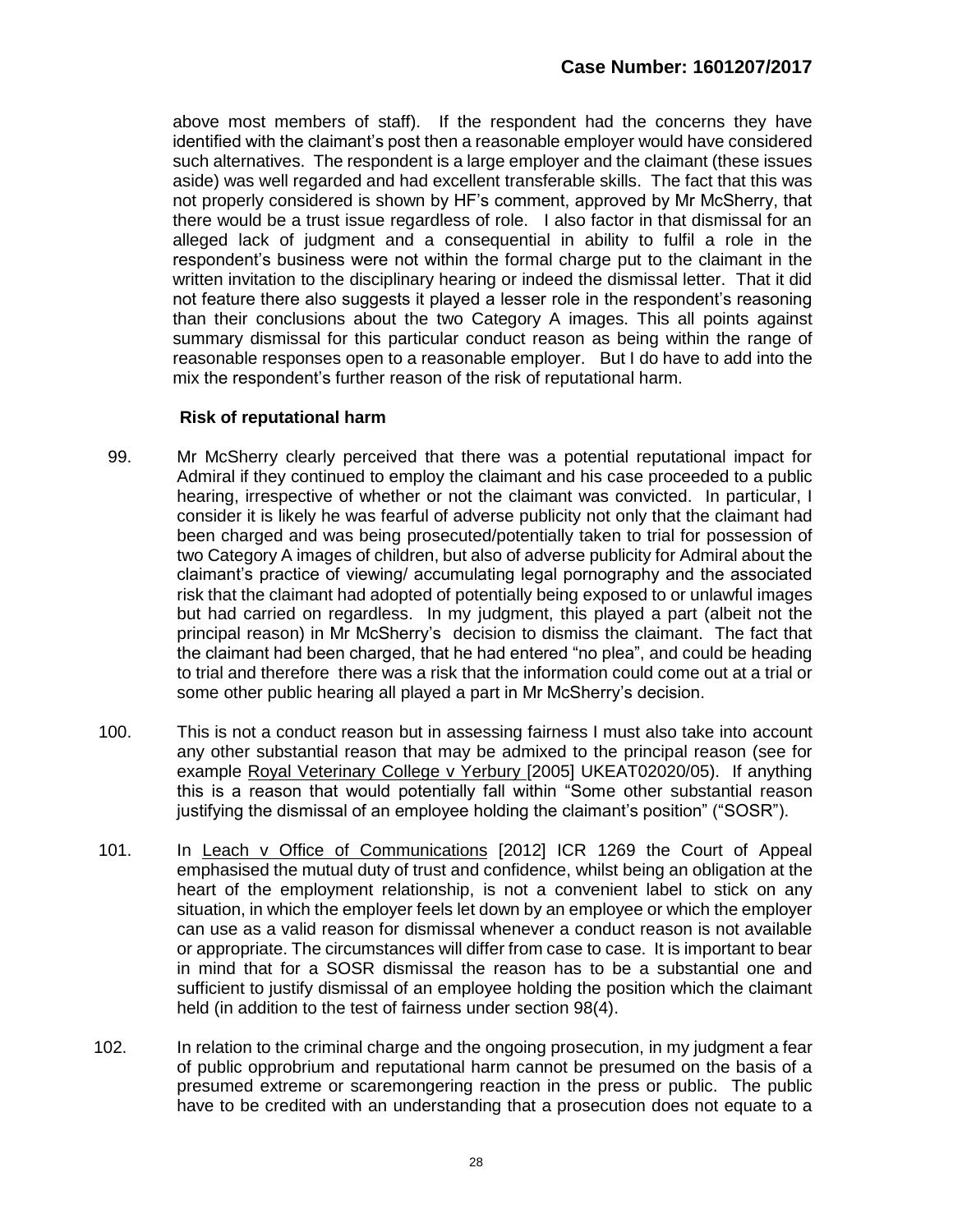conviction and that an individual has a right to defend themselves without being automatically dismissed. It otherwise becomes a presumption of guilt without an ability for the claimant to defend himself.

- 103. In relation to the fear of public opprobrium and reputational harm because the claimant's wider legal pornography habits could come to light including his potential to exposure to other Category A or unlawful material, I accept that some of the public could view the claimant's habits as unsavoury or inappropriate. On the other hand, there was no evidence of *criminal* wrongdoing and it was activity that the claimant engaged in, in his personal home life.
- 104. Furthermore, even with the "no plea" situation, the claimant was waiting for further information from the CPS and further legal advice. As was acknowledged by Mr Gabriel at the appeal, the claimant had been clear that he was waiting for more legal advice before deciding ultimately what to do. Mr Gabriel even said in the appeal outcome letter that at the point of the claimant's disciplinary he did not know if he would even be facing a trial. There was no reason to suppose at that particular point in time that the claimant was dismissed that any of this information (including the claimant's wider pornography habits) were going to be suddenly exposed. In my judgment, a reasonable employer would have waited for further developments to unfold rather than dismissing at that time. They would have waited until they could assess whether a public hearing was actually likely to take place at which that information would be "outed" and then fully assess what, if any, reputational harm they considered was likely to be caused.
- 105. I also take into account the lack of evidence as to what harm the public could perceive to be caused by the claimant continuing in his role or another role within the respondent. His job did not involve working with children. Whilst the evidence was Mr McSherry knew of a handful of under 18s being employed by the respondent this was something for which protections were in place and which could be communicated to anyone concerned. Whilst the claimant had access to social media and the internet these were not access rights that allowed him to go beyond publicly available information on the internet (such as open Facebook profile pictures). He was dealing with household claims. His work was being monitored and could continue to be.
- 106. Any reasonable employer would have undertaken a balancing exercise of these kinds of factors that I have identified against any concerns about the risk to the respondent's reputation. To assess only one side of that equation otherwise risks making a knee jerk reaction. There is no evidence that the respondent did that kind of assessment. Any reasonable employer would also have genuinely considered options such as redeployment, reducing the claimant's responsibilities or suspending the claimant pending developments in the criminal proceedings, or indeed if any action was needed at all. I would also again repeat that risk of reputational harm is not a formal charge that was put to the claimant in the invitation to the disciplinary meeting or indeed in the formal dismissal letter.
- 107. On balance, I do not find that any reasonable employer would consider the risk of reputational harm to be a substantial reason justifying the dismissal of a claims validation co-ordinator at that time. Moreover, even if this reason is admixed with the conduct reason and they are considered together cumulatively, for the reasons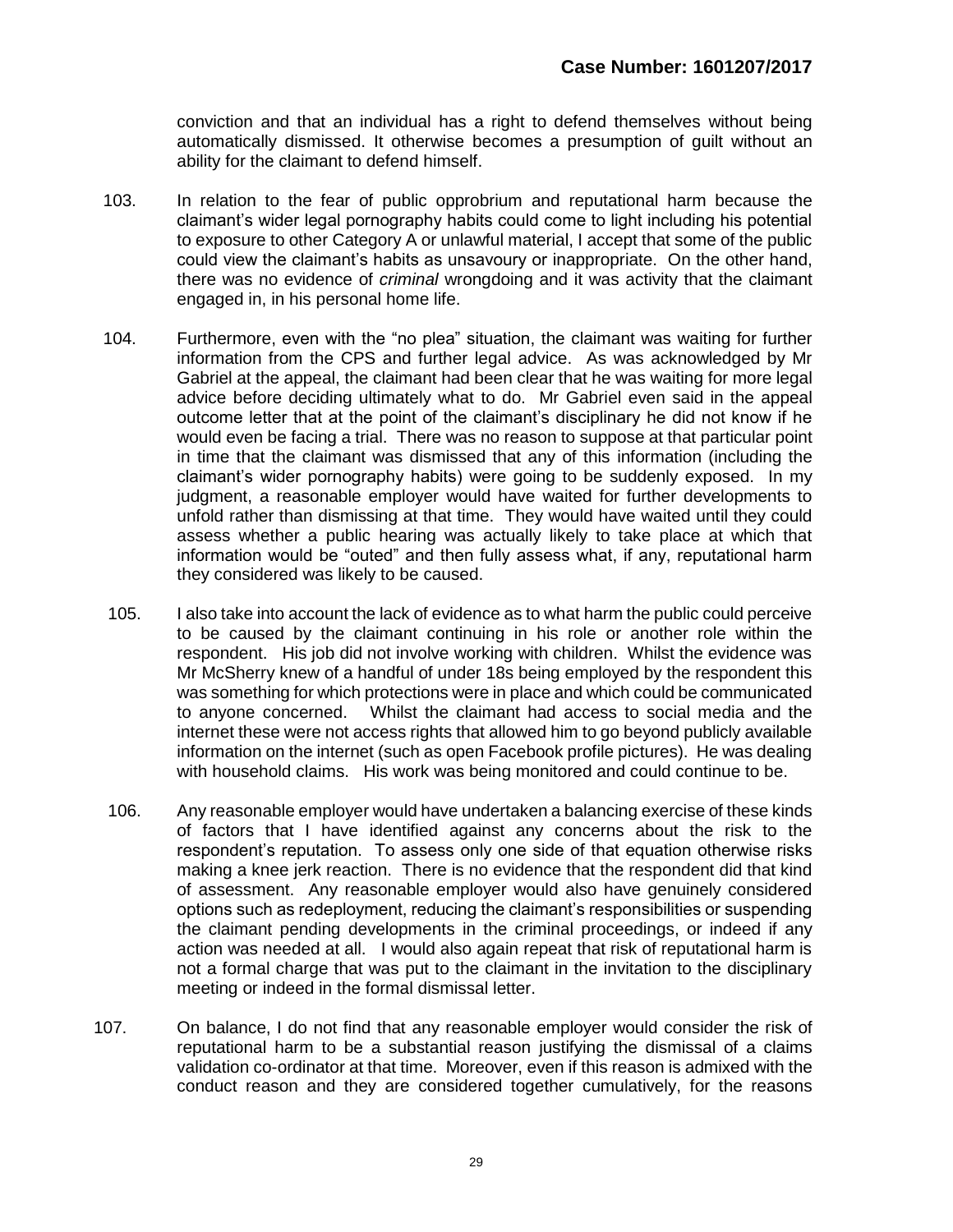already set out above I do not find that the sanction of summary dismissal was within the range of reasonable responses open to a reasonable employer at that time.

#### **The appeal**

- 108. I also do not find that the appeal was fairly handled. I accept that Mr Gabriel may not have understood the claimant's specific concern about attending an appeal hearing whilst his criminal case was outstanding (that his solicitors had advised his account to the appeal could become disclosable in the criminal proceedings and potentially prejudicial). It was never directly put to him (or HR) in those terms by the claimant or the claimant's criminal solicitors.
- 109. However, Mr Gabriel clearly knew that the claimant had entered a plea of not guilty and there was an issue as to whether the charge of possession was going to be made out. For the reasons already set out above I find that any reasonable employer would have postponed the appeal hearing at that time pending developments in the criminal proceedings. The respondent was not paying the claimant. There was no real disadvantage to them in holding open the appeal. This is also not a case in which it can be said that a fairly conduct appeal has cured unfairness in the earlier procedure.

## **Conclusions on unfair dismissal**

 110. For all these reasons, when viewed objectively, dismissal was not in this case in the range of reasonable responses. Having regard to the reason(s) shown by the respondent, and taking into account their size and administrative resources, the respondent did not act reasonably in treating the reason(s) as a sufficient reason for dismissing the claimant.

# **Polkey**

- 111. Under Section 123 of the Employment Rights Act 1996: "the amount of the compensatory award shall be such amount as the tribunal considers just and equitable in all the circumstances having regard to the loss sustained by the complainant in consequence of the dismissal in so far as that loss is attributable to action taken by the employer." The seminal case on Section 123 is Polkey v AE Dayton Services Ltd [1988] ICR 142. There are two aspects to this assessment.
- 112. One is the extent to which the circumstances can be reconstructed such that, had a fair procedure been adopted, it is possible to assess the chances that the outcome would have been the same. I note that this principle applies not only to cases where there is a clear procedural unfairness but what used to be called a substantive unfairness also. However, whilst a tribunal may well be able to speculate as to what would have happened had a mere procedural lapse or omission taken place, it becomes more difficult and therefore less likely that the tribunal can do so if what went wrong was more fundamental and went to the heart of the process followed by the respondent.
- 113. I have noted the guidance in Software 2000 Limited v Andrews 2007 ICR825/EAT. I further note that a deduction can be made both for contributory conduct and Polkey but when assessing those contributions the fact that a contribution has already been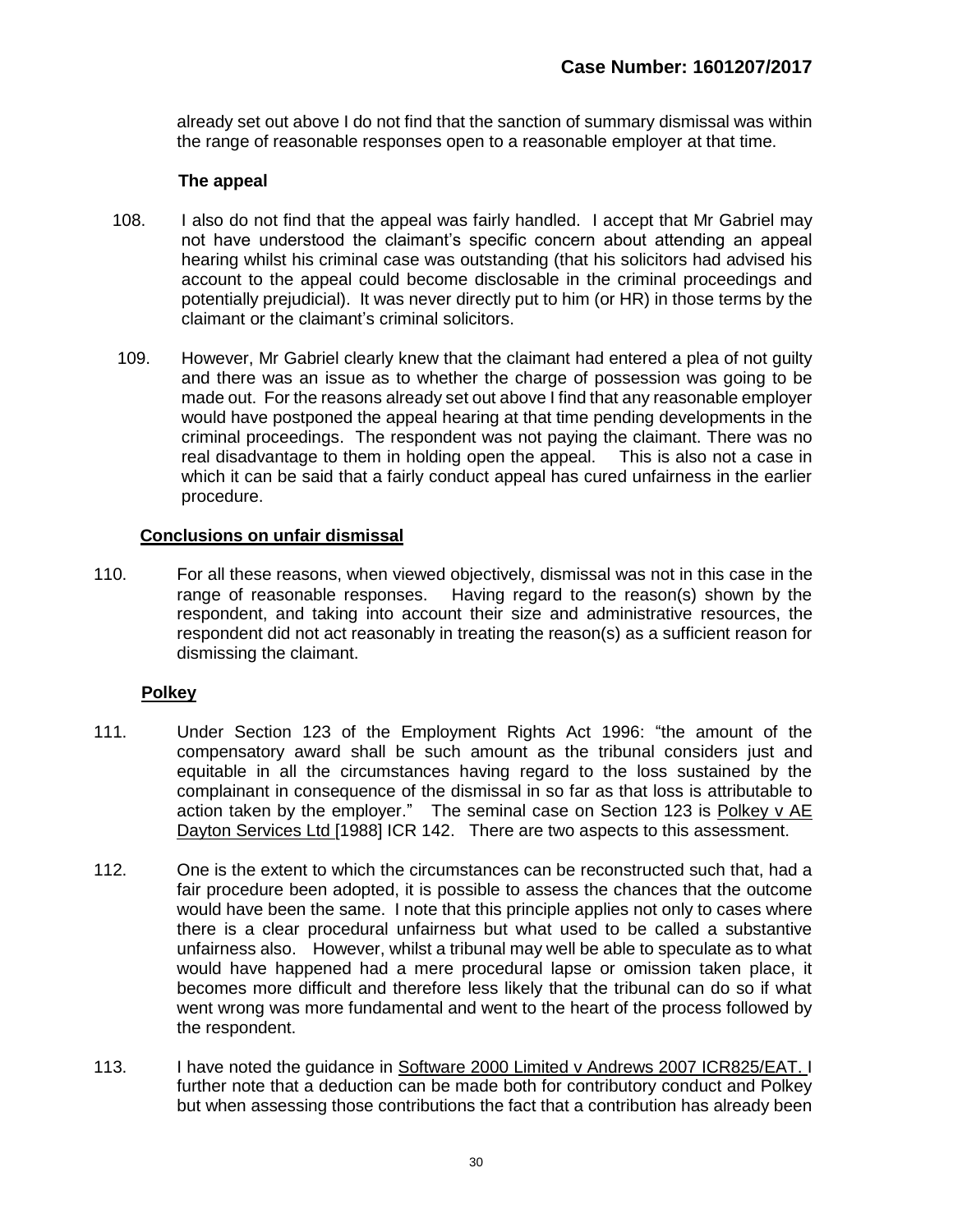made or will be made under one heading may well affect the amount of the deduction to be applied under the other heading. I note that in cases involving allegations of misconduct a Polkey assessment is likely to be more difficult that in a redundancy dismissal case and that a misconduct case will likely involve a greater degree of speculation which might mean the exercise is too speculative. I have to consider not a hypothetical fair employer, but the actions of the employer who is before me, on the assumption that the employer would this time have acted fairly. Could the employer have fairly dismissed and, if so, what were the chances that it would have done so?

- 114. There is, secondly, a wider application of the just and equitable principle insofar as the evidence in any given case shows there was a prospect of the employment coming to an end in any event at a later date.
- 115. In this case, I am satisfied the employment would have continued for such a sufficient period into the future for that to have no effect on the claimant's future loss. The issues in this case aside, the claimant was performing well and was a valued member of staff who appeared to be forging a career with the respondent. My focus is therefore on the first aspect of the test.
- 116. Here I consider the situation too speculative for a Polkey reduction to apply. I have decided that the decision to dismiss fell outside the band of a reasonable response at the time it was made and therefore a fair dismissal would not have followed at that time even in the absence of an unreasonable procedure. To assess whether this employer could have fairly dismissed is to speculative in the circumstances.

## **Contributory fault**

117. Section 122(2) of the Employment Rights act says:

"Where the tribunal considers that any conduct of the complainant before the dismissal (or, where the dismissal was with notice, before the notice was given) was such that it would be just and equitable to reduce or further reduce the amount of the basic award to any extent, the tribunal shall reduce or further reduce that amount accordingly."

 118. Section 123(6) supplements section 123(1) (set out above in relation to Polkey) to say:

> "Where the tribunal finds that the dismissal was to any extent caused or contributed to by any action of the complainant, it shall reduce the amount of the compensatory award by such proportion as it considers just and equitable having regard to that finding."

- 119. For the basic award there is no requirement for a causative relationship between the conduct and the dismissal. The compensatory award does require a causal connection.
- 120. The employee's conduct need only be a factor in the dismissal; it need not be the direct and sole cause.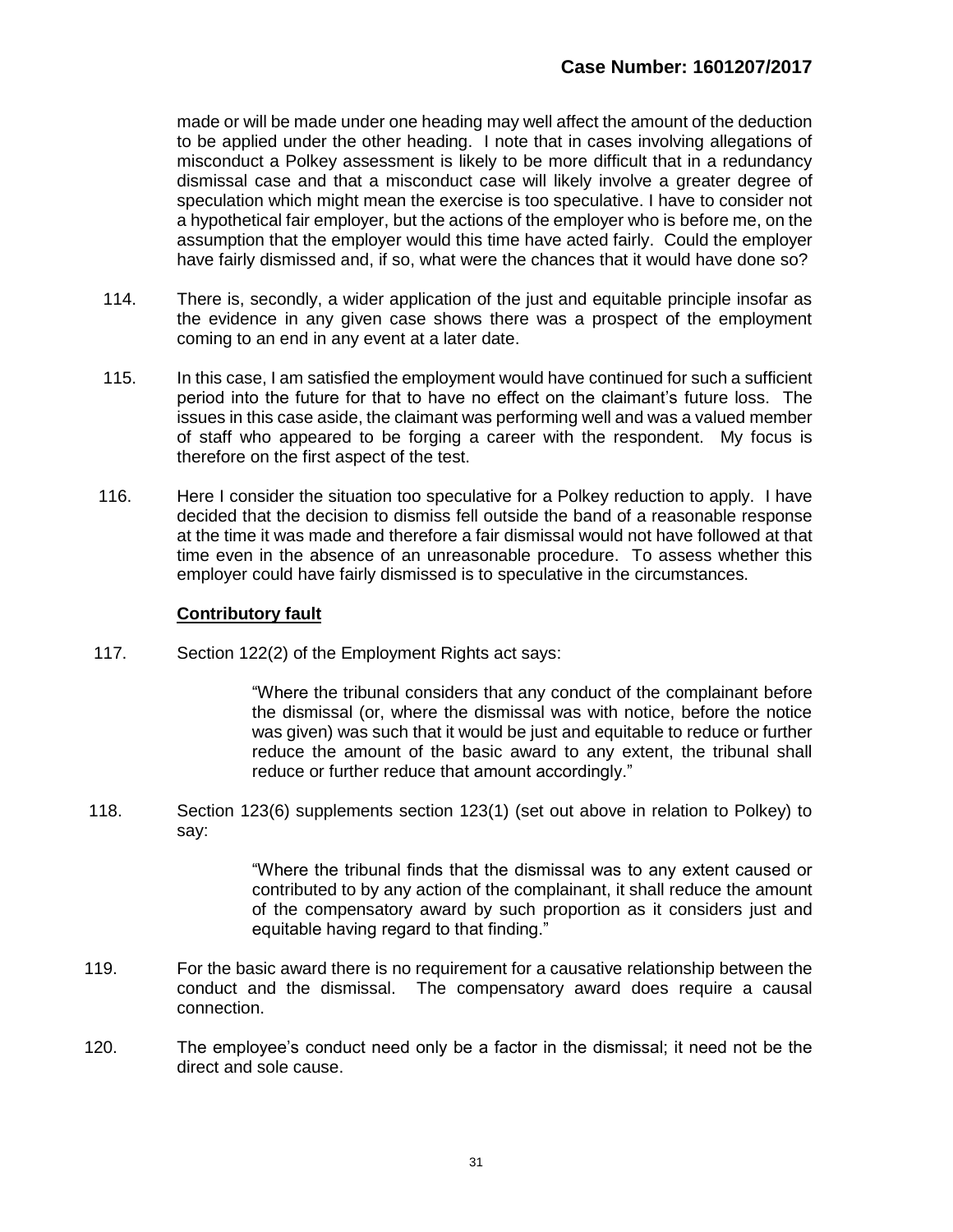- 121. In Steen v ASP Packaging Ltd [2014] ICR 56 the Employment Appeal Tribunal suggested the following should be assessed:
	- (a) What is the conduct which is said to give rise to possible contributory fault?
	- (b) Is that conduct blameworthy? The tribunal has to assess as a matter of fact what the employee actually did or failed to do (not what the employer believed).
	- (c) Did any such blameworthy conduct cause or contribute to the dismissal to any extent (this is only relevant to the compensatory award)?
	- (d) If so, to what extent should the award be reduced and to what extent is it just and equitable to reduce it? Here the EAT noted that "A separate question arises in respect of section 122 where the tribunal has to ask whether it is just and equitable to reduce the amount of the basic award to any extent. It is very likely, but not inevitable, that what a tribunal concludes is a just and equitable basis for the reduction of the compensatory award will also have the same or a similar effect in respect of the basis award, but it does not have to do so."

#### 122. In Nelson v BBC No 2 [1980] ICR 110 it was said:

"It is necessary, however, to consider what is included in the concept of culpability or blameworthiness in this connection. The concept does not, in my view, necessarily involve any conduct of the complainant amounting to a breach of contract or a tort. It includes, no doubt, conduct of that kind. But is also includes conduct which, while not amounting to a breach of contract or a tort, is nevertheless perverse or foolish, or, if I may use the colloquialism, bloody minded. It may also include action which, though not meriting any of those more pejorative terms, is nevertheless unreasonable in all the circumstances. I should not, however, go as far as to say that all unreasonable conduct is necessarily culpable or blameworthy; it must depend on the degree of unreasonableness involved."

- 123. I cannot find that the respondent has established on the balance of probabilities that the claimant was in possession of the two Category A images that led to the criminal charge. I accept that in collating a lawful collection of adult pornography the claimant engaged in Dropbox activity over a period of time that left him occasionally at risk of being exposed to unlawful material and that he continued with such practices and did not report the material he considered may potentially be unlawful. I am satisfied that whilst viewing or collating legal adult pornography alone would not be culpable conduct because of the latter aspects it is overall culpable conduct. It arises as a considered choice of the claimant and it is conduct that is ill advised.
- 124. Did that conduct cause or contribute to the dismissal? That question only relates to any reduction to the compensatory award under section 123. I do not know and it has not been established on the balance of probabilities how the two images became present on the claimant's phone and therefore I cannot say that the claimant's arrest and charge happened because of the way in which the claimant viewed pornography. However, the conduct contributed to the dismissal in the sense that it was a factor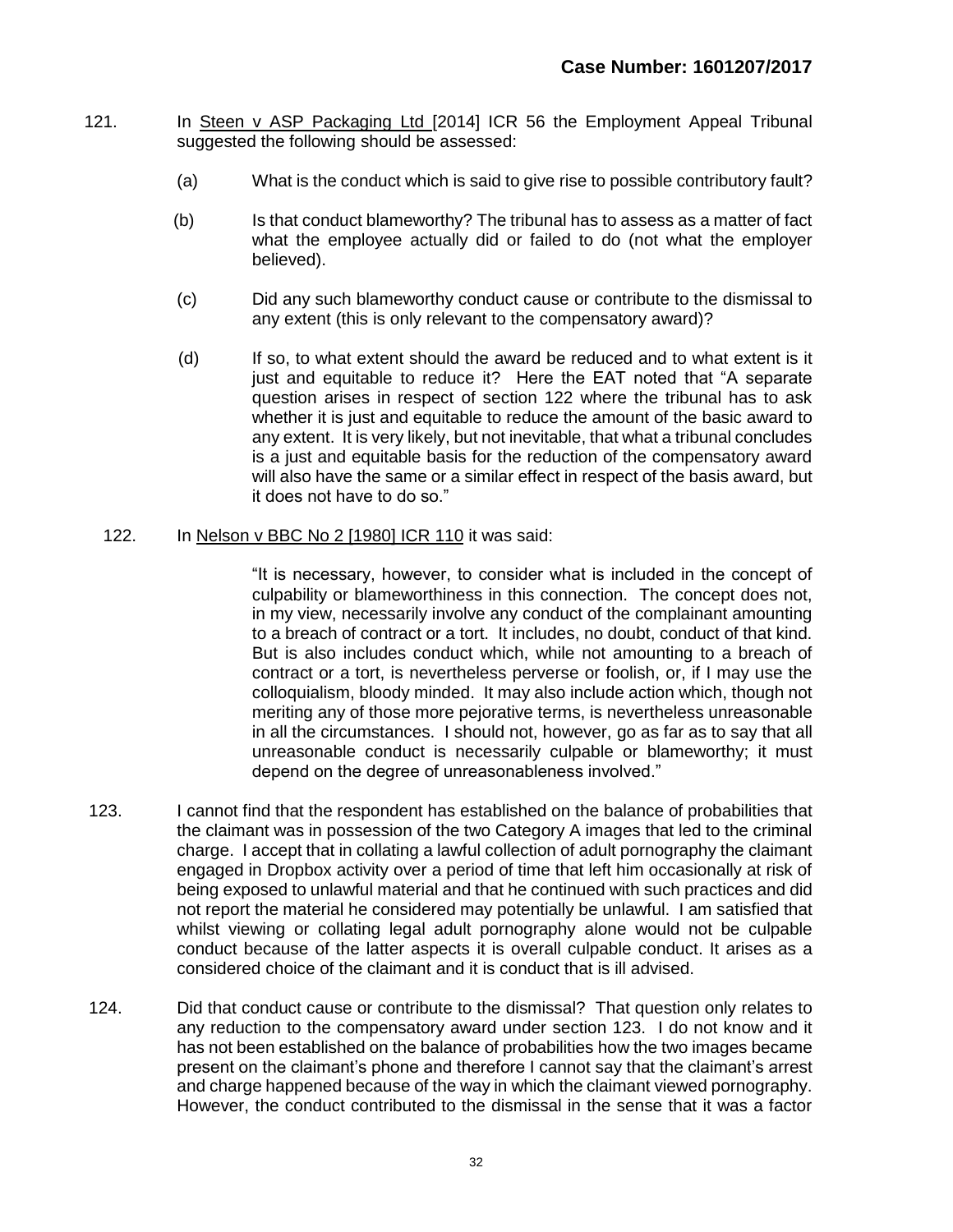that came to light after the claimant's arrest during the investigation process and one that Mr McSherry, in dismissing the claimant, took into account. That causative link and the circumstances as a whole do not, in my judgment, lead to a substantial reduction as there were other factors contributing to the dismissal, including Mr McSherry's settled conclusion that the claimant was in possession of the 2 category A images in question (which was the only allegation specifically mentioned in the invitation to the disciplinary hearing and the letter confirming the claimant's dismissal and in my view was the most significant factor in the decision to dismiss). In all the circumstances I have decided it is just and equitable to make a reduction to both the basic award and the compensatory award to the extent of 25%.

125. I do not find that the claimant was quilty of conduct that was evasive or lacked clarity or was non-committal or detracting. I considered that in giving evidence he did admit his shortcomings albeit he did at times downplay the potential risks associated with his viewing of legal pornography. That is not something however that I consider it would be just and equitable to further reduce the basic award or the compensatory award and I do not consider that it contributed to the claimant's dismissal.

# **Acas Code**

 126. I am satisfied that it is just and equitable to make a further adjustment to the claimant's award under s207A of the Trade Union and Labour Relations (Consolidation) Act 1992 in respect of the failure to comply with the Acas Code. I am satisfied there was a failure to comply with the requirement to set all the allegations out in writing in advance of the disciplinary hearing. However, there were other parts of the procedure that did comply with the Acas Code and the overriding justice and equity of this situation does not call for anything approaching the maximum increase. I find that an increase of 10% is appropriate.

# **Wrongful dismissal**

- 127. The claimant was summarily dismissed. The dismissal is therefore prima facie in breach of the contractual term as to notice unless the dismissal was in itself a response to the claimant's own repudiation of the contract. The burden of proof therefore falls on to the respondent to show that there was a repudiatory breach of contract by the claimant prior to the date of dismissal in order to avoid liability for what would otherwise be a breach of contract.
- 128. The necessary conduct entitling the employer to dismiss summarily is usually restricted to conduct said to amount to gross misconduct. The classic statement of what constitutes gross misconduct is in Neary v Dean of Westminster [1999] IRLR 288 that the conduct:

"must so undermine the trust and confidence that is inherent in the particular contract of employment that the master should no longer be required to retain the servant in his employment."

 129. It is therefore a matter for me to assess whether the allegations against the claimant are made out in fact on the balance of probabilities. If they are made out I have to assess whether their nature and gravity is such as to fall within the ambit and meaning of gross misconduct.